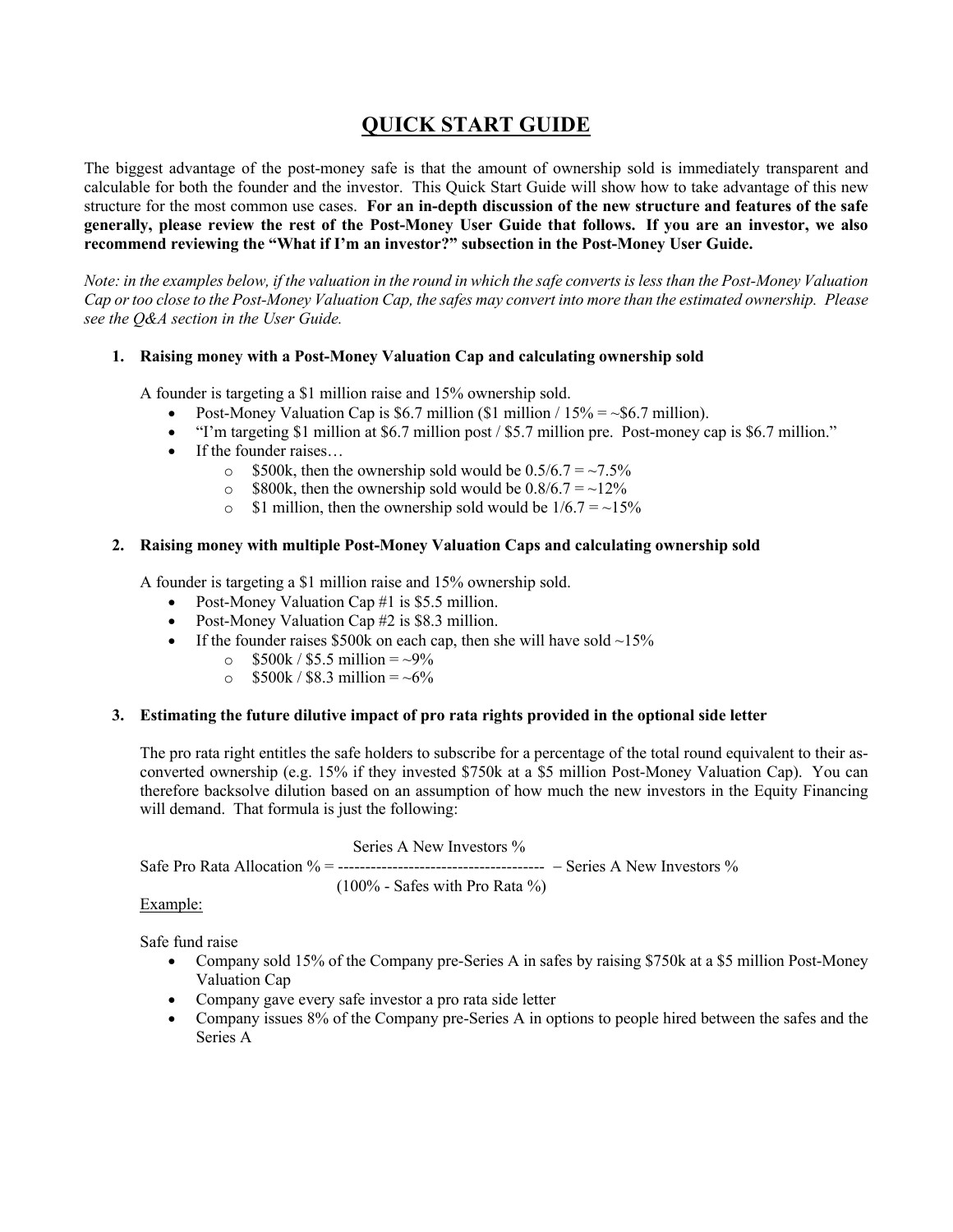Series A assumptions

- Lead investor and other new investors will own 25% post-Series A, not including the safe investors pro rata
- Option pool increase that creates a 10% unissued and available option pool post-Series A

Estimated dilutive impact post-Series A:

| Safe Pro Rata Allocation %:                   | $25\% / (100\% - 15\%) - 25\% = 4.41\%$          |
|-----------------------------------------------|--------------------------------------------------|
| Series A New Investors + Safes with pro rata: | $25\% + 4.41\% = 29.41\%$                        |
| Series A dilution:                            | 29.41% investments + 10% option pool = $39.41\%$ |
| Adding it all up:                             |                                                  |
| Safe dilution:                                | $15\% * (100\% - 39.41\%) = 9.09\%$              |
| Options dilution:                             | $8\% * (100\% - 9.09\% - 39.41\%) = 4.12\%$      |
| Series A dilution:                            | 39.41%                                           |
| Total:                                        | 52.62%                                           |

Note #1: the 8% in options issued between the safes and the Series A are diluted by the safes and the Series A terms.

Note #2: the safe ownership is post-safes. It is not post-Series A. The safes are like their own round, which means they are diluted by the Series A (just like everyone else).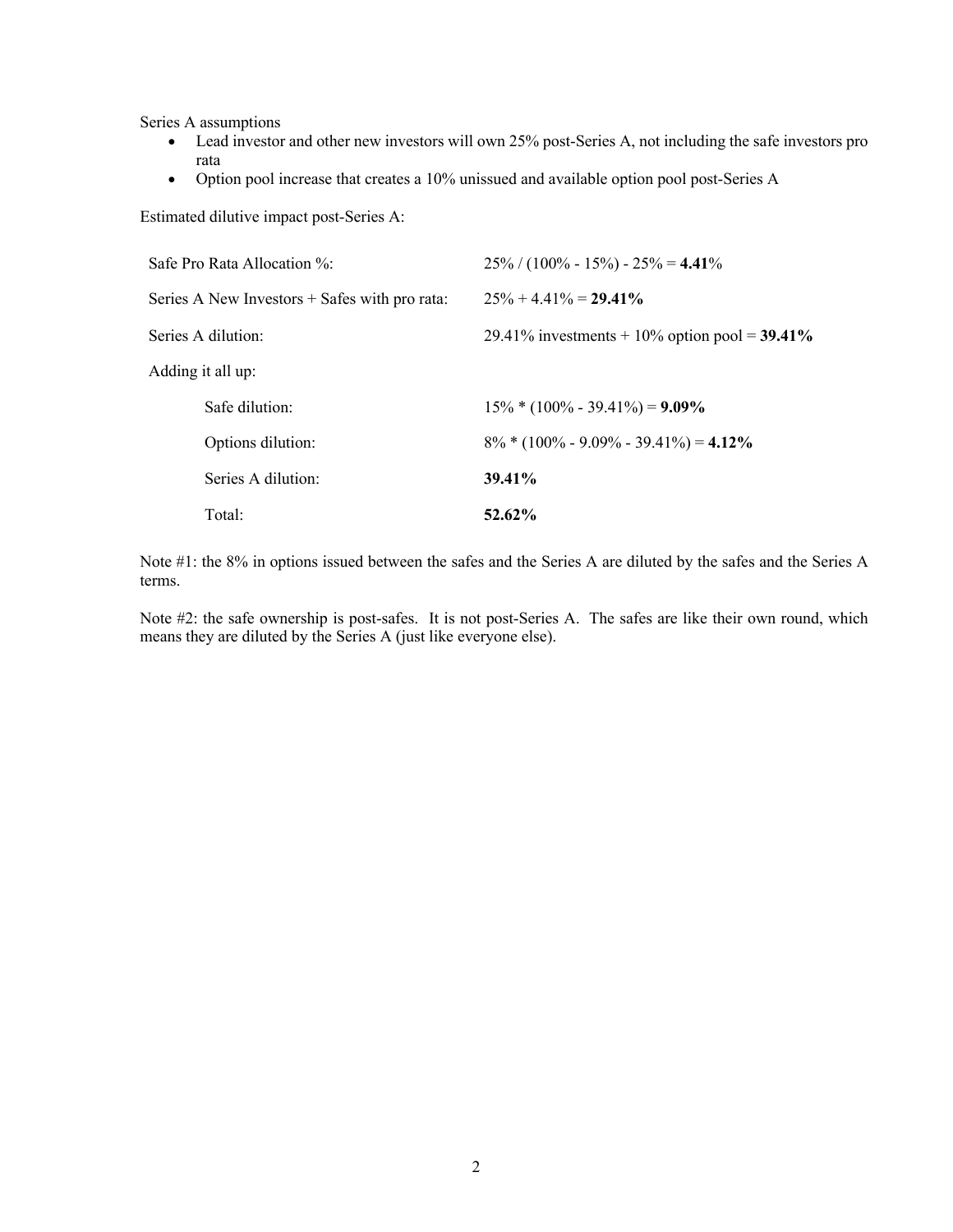# **POST-MONEY SAFE USER GUIDE**

*In this User Guide, the new version of the safe is referred to as the "new safe," "post-money safe," "Standard Safe" or simply "safe." The original version of the safe replaced by the new safe is referred to exclusively as the "original safe."*

In late 2013, Y Combinator introduced the original safe, or the *Simple Agreement for Future Equity*. At the time of introduction, startups and investors were primarily using convertible notes for early stage fundraising. The original safe was intended to be a replacement for convertible notes, and it has generally been successful in doing so.

More than four years after introducing it, we decided it was time for the original safe to evolve. The most significant change in the new safe is that it is now a *post-money* convertible security, as explained in detail below. This change is a response to a shift we've observed in the way that early stage companies raise money from investors, which is to treat safe-based financings as independent seed rounds capable of providing multi-year runways, rather than shorter-term bridges to priced preferred stock rounds.

In the new safe, we have also removed the pro rata right that existed as a default option in the original safe. That pro rata right applied to the financing *after* the round in which the original safe converted (e.g. if the original safe converted in the Series A, the pro rata right applied to the Series B). Instead, we created a standard side letter with pro rata rights that apply to the round in which the safe converts (e.g. if the safe converts in the Series A, the pro rata right applies to the Series A), which can be used if and when the parties agree to it. Although our original goal was to create a universal standard for pro rata rights for all start-up companies, our experience has been that we can't do this in a way that makes sense for all parties. For example, a company raising \$500,000 from 10 angels investing \$50,000 often has significantly different considerations than one raising \$2,000,000 from a single institutional investor. Also, the pro rata rights contained in the original safe were often misunderstood by both founders and investors as applying to the round in which the original safe converted (the Series A), rather than the round after the one in which the original safe converted (the Series B). So the standard pro rata side letter is an acknowledgment that this right is best handled case by case, and that the prior form of the right often wasn't what founders and investors were expecting.

There are a few other changes that were incorporated into the new safe, and a complete listing of them can be found in Appendix III. Most importantly, the new safe is still a simple, standardized document, it retains the benefits of certainty and speed, and it continues to require little to zero in transaction costs for companies and investors.

Following the format of the original safe primer, this User Guide<sup>1</sup> describes why, when and how to use the new postmoney safe.

# *The information below applies specifically to a safe with a Post-Money Valuation Cap. Other versions of the safe are described in Appendix I.*

# **What do we mean by "post-money" safe**

There are two important aspects to what we mean by "post-money" in the new safe:

1. The valuation cap in the safe is stated in terms of a post-money valuation (in contrast, the valuation cap in the original safe was based on a pre-money valuation). A post-money valuation and a pre-money valuation are just two different ways of framing the same valuation of the company, but at different points in time. A pre-money valuation is the valuation of the company immediately **before** the company receives the investment in the financing in question. A post-money valuation is just the valuation immediately **after** the investment is

<sup>&</sup>lt;sup>1</sup> What happened to the word "primer?" We couldn't agree on how to pronounce it!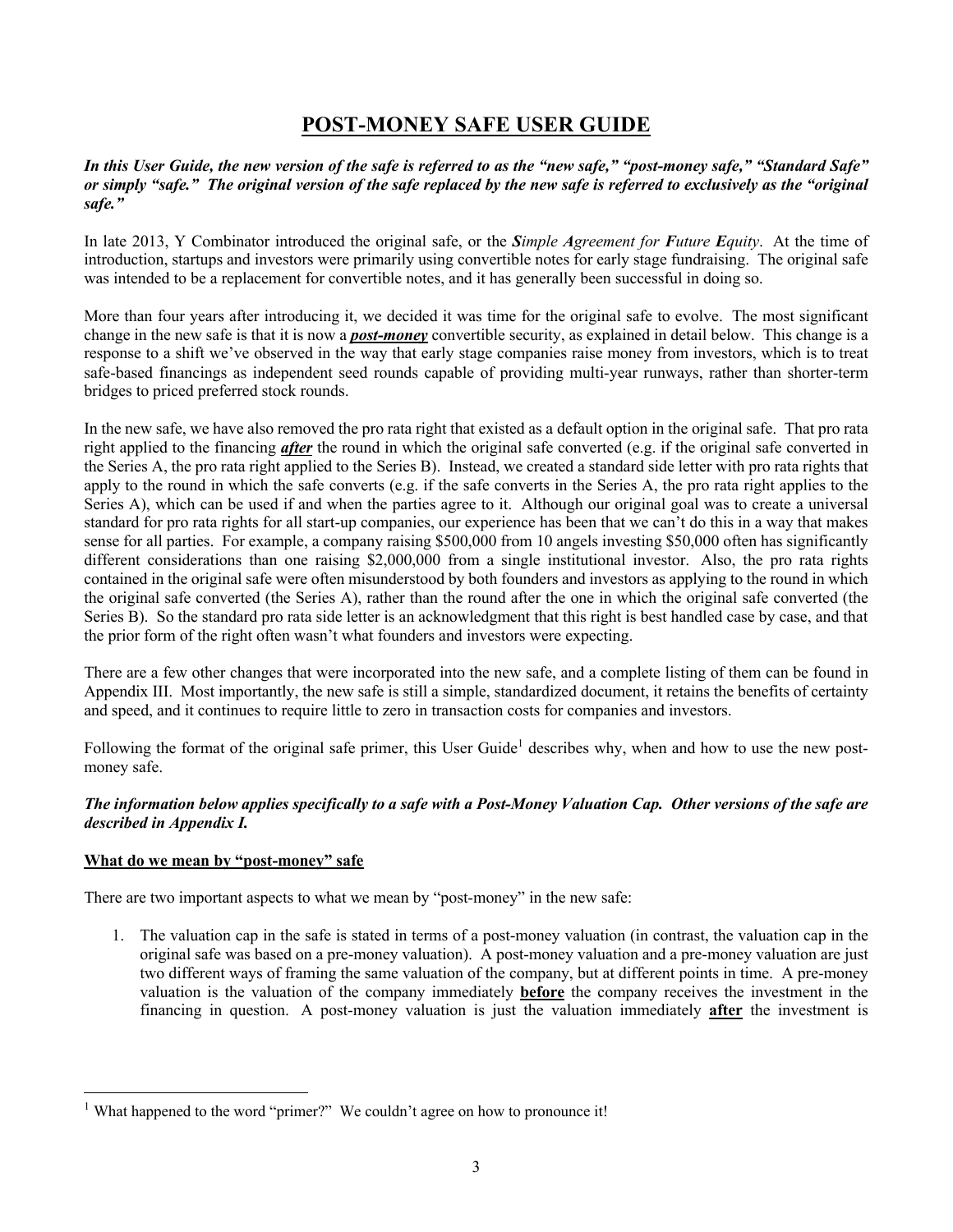made. For example, if a company is raising \$2 million at a \$10 million pre-money valuation, generally that's the same as saying that it is raising \$2 million at a \$12 million post-money valuation.<sup>2</sup>

- 2. Safe conversion shares are calculated on a "post" money basis, specifically:
	- **The Post-Money Valuation Cap is "post" all of the safe money. It is NOT also "post" the Equity Financing (e.g. Series A) money.** As mentioned above, we believe the market has evolved to raising independent financing rounds using original (pre-money) safes. So it would be inconsistent for the postmoney safes to have their post-money valuation calculated to include money raised in the Equity Financing round. Doing that, in some cases, would even result in the sum of the money raised on safes and in the Equity Financing exceeding the Post-Money Valuation Cap of the safes, which would be an absurd outcome (see the Q&A section for more on this topic). The result is that while the safes are not diluted by each other, the safes will be diluted by the new money raised in the Equity Financing.
	- **The Post-Money Valuation Cap is "post" the Options and option pool existing prior to the Equity Financing. It is NOT also "post" the new or increased option pool adopted as part of the Equity Financing (e.g. Series A).** Again, this is consistent with treating the safes as an independent fundraise from the Series A in which they convert (assuming the Series A is the Equity Financing converting the safes). The option pool that is created or increased as part of the Series A is intended to provide equity for the people hired after the Series A, with the money raised in the Series A. This means that the safes are not diluted by the Options granted or the pool created following the safe fundraise but prior to the Series A, which makes sense because that's the hiring pool enabled by the safe money. But the safes **are** diluted by the new or increased option pool adopted as part of the Series A, because otherwise, the safes would be forcing the founders to bear all of the dilution for two rounds of hiring rather than one, despite only providing enough capital for one round of hiring.

# **Why**

The reasons to use the safe for early stage fundraising haven't changed. Founders can close with an investor as soon as both parties are ready to sign and the investor is ready to wire money, instead of trying to coordinate a single close with all investors simultaneously. And as a flexible, one-document security without numerous terms to negotiate, safes save startups and investors money in legal fees and reduce the time spent negotiating the terms of the investment. Founders and investors will usually only have to negotiate one item: the valuation cap. Because a safe has no expiration or maturity date, there will be no time or money spent dealing with extending maturity dates, revising interest rates or the like.

But the more important question for users of the original safe is, why use the new safe? Because the post-money safe is the best way for both companies and investors to understand ownership. The original safe was standardized on a premoney basis and inclusive of the Series A option pool increase, which made it difficult for founders to calculate precisely how they were being diluted when raising money. The answer to "how much of the company are we selling" was dependent on a recursive loop of how much was raised on other original safes, plus a hypothetical assumption about the Series A option pool increase that would be negotiated years later.

These unknowable elements meant that founders had a hard time planning out their fundraise so that they could sell an intended and expected portion of their company. Founders might *intend* to sell around x% of their company. But they didn't have the best tools to accomplish this goal, which meant that they often ended up selling a lot more than they really wanted to, *when they didn't have to.* The post-money safe should now help founders better align their intentions with

 $2$  The exception is when there is a negotiated agreement, usually in a priced round context, that the pre-money valuation will not actually include safes or notes converting in the round, or portions of the option pool. For example, if the company is raising a \$10 million Series A at \$40 million pre-money, but the parties agree that \$1 million in outstanding safes converting at a \$10 million Post-Money Valuation Cap will *not* be in the pre-money, then the Series A new money is not getting 20% ownership  $(10/(10+40) = 20\%)$ , it will be getting a little bit less because it will be diluted by the \$1 million in safes. Thus in this footnote example, the effective post-money valuation will be greater than \$50 million.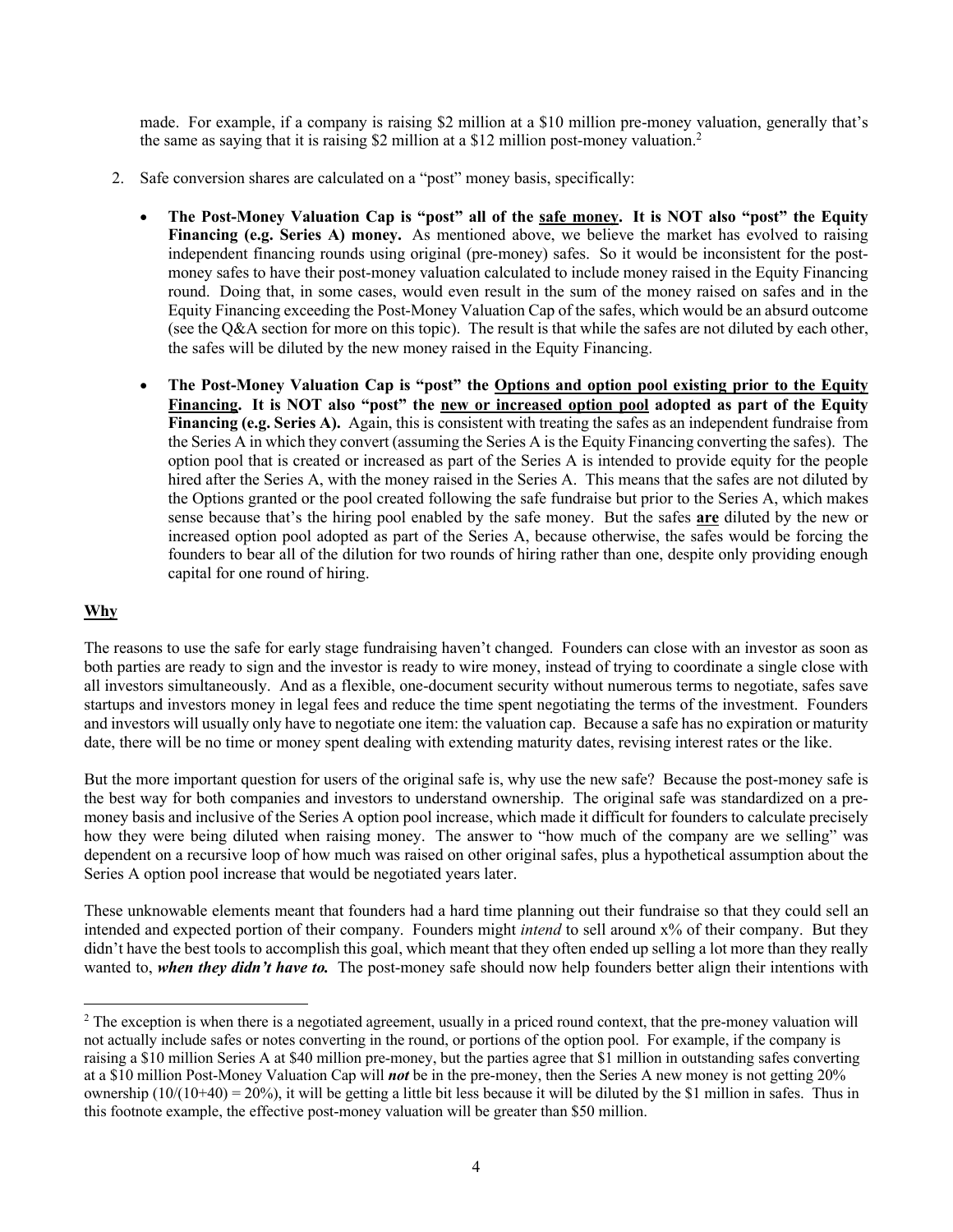outcomes, because calculating dilution and ownership requires little more than simple addition and division, and this simple calculation will make planning around those factors easier as well.

# **When**

Now as ever, most startups need to raise money soon after formation in order to fund their day-to-day operations, and the safe is a vehicle for investors to fund companies at that very early stage. Unlike the sale of equity in traditional priced rounds of financing, a startup can issue a safe quickly and efficiently, without multiple documents that require significant legal time. Like the original safe, the new safe is still a one-document security, although we have a new, standardized pro rata side letter that serves as an optional companion to the new safe, described in further detail in the Q&A section.

# **How**

The process hasn't changed: an investor and the company still agree on the amount to be invested and the valuation cap, they mutually date and sign a safe, and the investor sends the company the purchase amount. What happens next? Technically nothing, until the occurrence of one of the specific events described in the safe (priced round, sale of the company or dissolution). However, we strongly recommend that companies keep an accurate cap table to record and track how the safes will convert into stock, which should be much easier with the new safe.

# **What if I'm an investor?**

An investor generally only has to think about his/her own investment, rather than the structure of the entire round, and there are three questions that are most common:

# **1. What ownership am I getting for my investment?**

This wasn't actually a question that an investor could answer under the original, pre-money cap safes because:

- The company could raise as little or as much as it wanted on top of the pre-money valuation.
- The investor didn't necessarily know how much had been raised on other safes, and their corresponding valuation caps, *before* the investment.
- The investor didn't necessarily know how much was raised on safes, and their corresponding valuation caps, *after* the investment.
- The ownership calculation included an unknowable variable, which was the Series A option pool increase.
- The safes all diluted each other.

For example, if an investor gave a company a \$500k investment at a \$4.5 million pre-money valuation cap, the implied ownership was not necessarily  $500 / (4,500+500) = 10\%$ . Any of the following could have been the result:

- The company had already raised \$250k on a pre-money valuation cap of \$2.75 million, which meant that the \$500k in safes on the \$4.5 million pre-money valuation cap represented less than 10% because they would be diluted by the \$250k in safes at the lower valuation cap, and vice versa, even though the \$500k came later.
- The company raised \$1.5 million more on the same terms, after the \$500k, so the total implied ownership for the \$500k million was closer to 500/(4,500+2,000), plus the dilution from the \$250k prior safes  $=$   $\sim$ 7%.
- Each of the figures above would also undergo some future adjustment based on the size of the option pool and option pool increase in connection with the Series A.

The end result is that under the original safe, an investment of \$500k at a \$4.5 million pre-money valuation cap only produced a *distribution* of ownership outcomes, rather than a *definite* ownership outcome. In other words, an investment on those terms might result in a median ownership of something like 8% post-conversion, but could also result in materially more or less ownership, like so (see next page):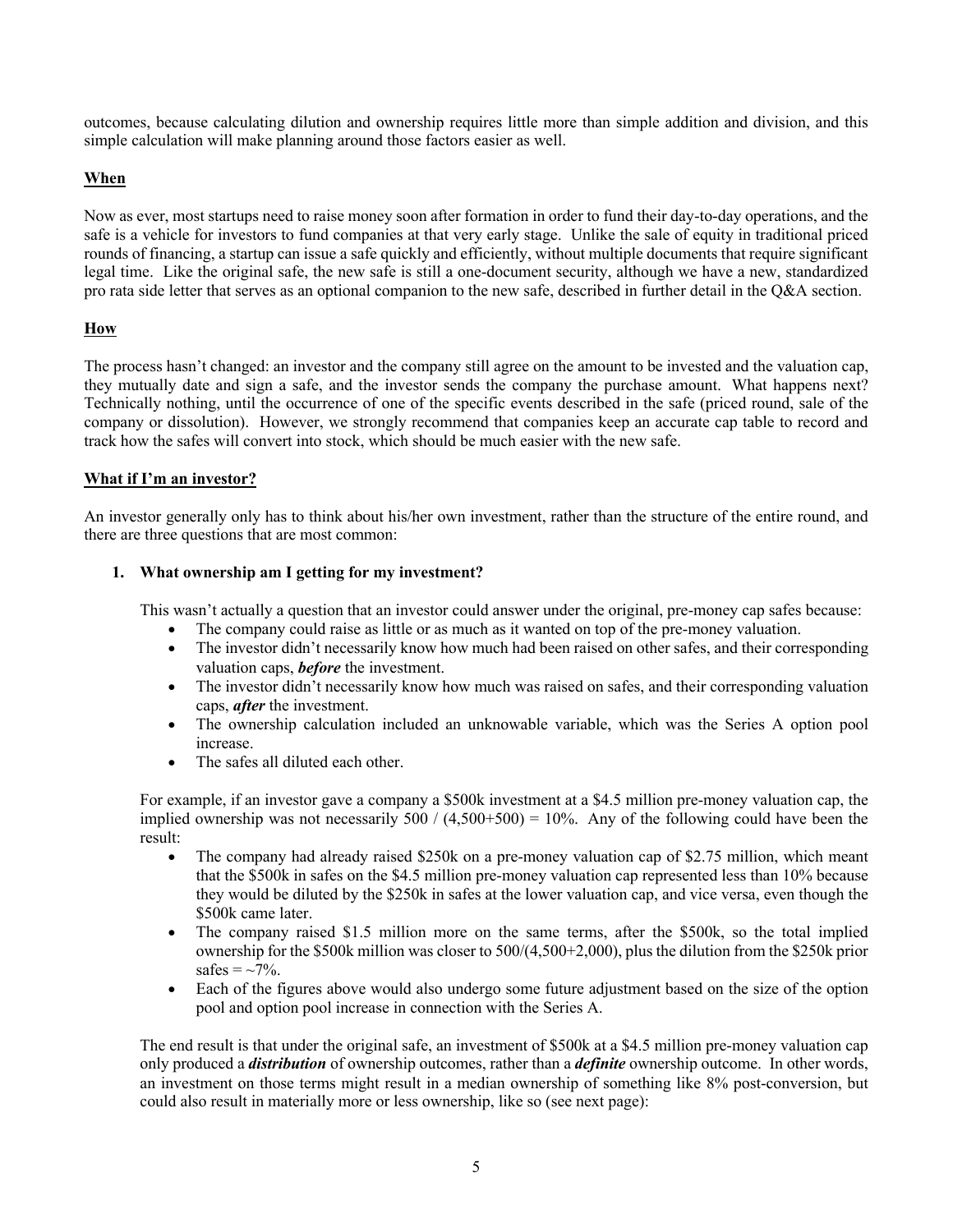

So if the investor was investing under the original safe with these distributions, then with the new safe, the investor could invest that \$500k at a Post-Money Valuation Cap that implies a slightly higher pre-money valuation, i.e. *the post-money safe allows the investor to exchange lower starting prices for more certainty on ending ownership.* For example, the investor could opt to invest \$500k on a post-money safe with a Post-Money Valuation Cap of \$5.5 million (which implies a slightly higher pre-money of \$5 million instead of \$4.5 million), which locks in  $\sim$ 9% ownership until the safes convert and are diluted by the Series A round, rather than rolling the dice on a \$500k investment at a \$4.5 million pre-money valuation cap, which could result in a range of outcomes (some better and some worse).

Now investors can directly negotiate with the company on the amount of ownership they are looking for in relation to the amount they are investing. The valuation cap becomes a transparent product of that negotiation over ownership, and vice versa. A new investor can now say "I'd like X% for \$Y" and be a lot more certain that this is what he/she will actually get.

#### **2. Would it be better to just do a priced round?**

We think investors appreciate the speed, cost and simplicity advantages of the safe, but over the years, we've heard some investors express a preference for priced rounds.

One of the primary reasons certain investors prefer priced rounds has been the ownership uncertainty issue discussed above. With that solved, the question of priced round versus safe can be reduced to what other rights an investor is looking for -- e.g. board seats, investor veto rights, info rights, etc. that often come attached to a priced round -- and whether those rights are important or appropriate for the fundraise being proposed.

#### **3. How should I think about pro rata rights?**

The first question is whether an investor's strategy and resources make follow-on investments important and feasible to begin with, since low or no follow-on activity makes the pro rata side letter an unnecessary negotiation point.

Another question is whether it would be preferable to maximize starting ownership instead, by investing a larger amount at current prices, or negotiating for a lower Post-Money Valuation Cap in lieu of follow-on pro rata rights.

Assuming the answers to these questions lead an investor to conclude that a pro rata right to participate in the Equity Financing (e.g. Series A) is important, there isn't much else to this other than asking the company for the pro rata side letter as part of the safe investment and negotiating that ask if necessary. Please see Section E.1 (page 14) in the Q&A for additional guidance about pro rata rights.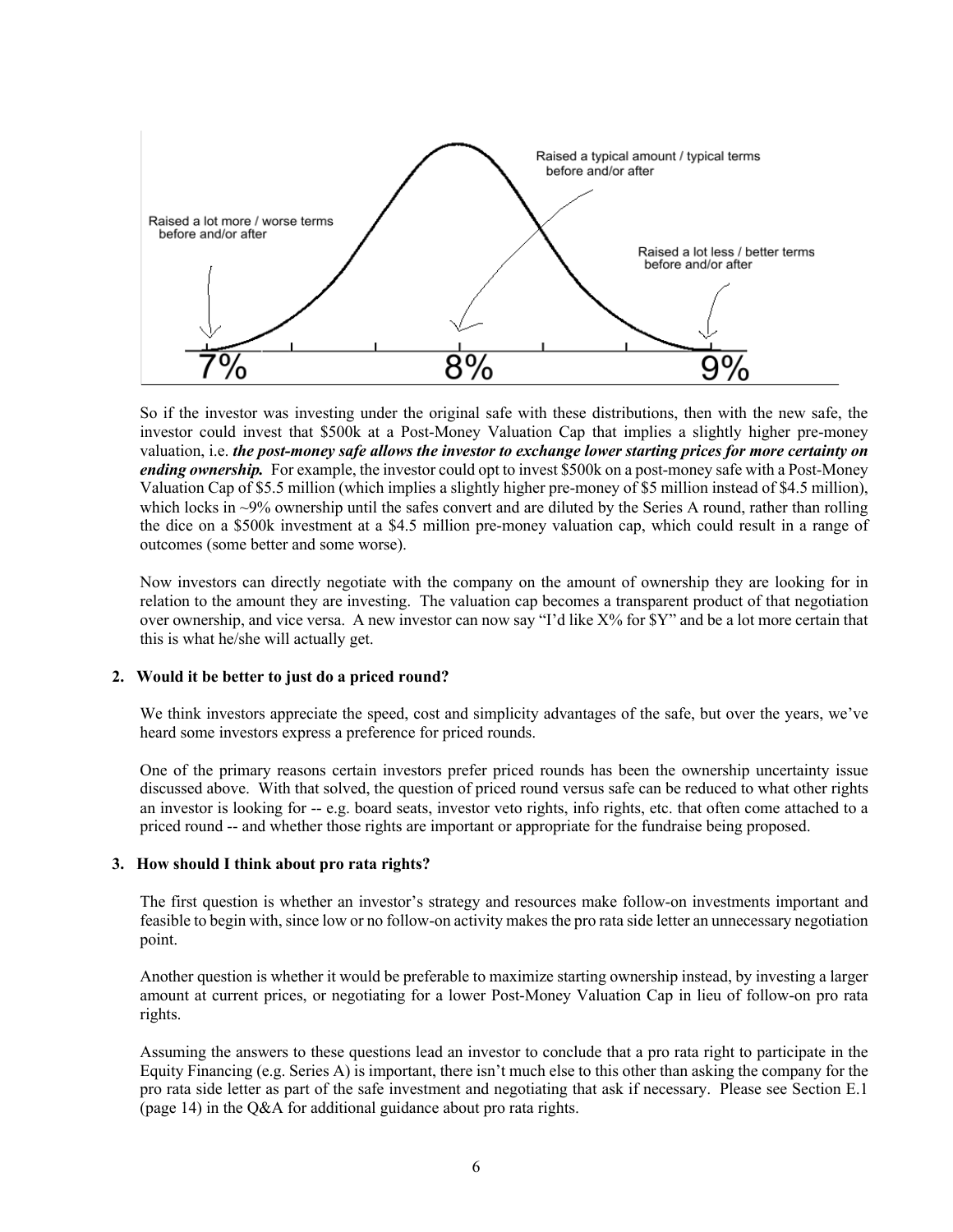#### **The Usual Disclaimer**

The information in this User Guide (which includes the Quick Start section) is provided only as general information for educational purposes, and to provide some insight into our thinking and the process by which we arrived at the new safe. This User Guide is not being provided in the course of an attorney-client relationship and is not intended to be legal advice. This User Guide should not be used as a substitute for competent legal advice from a licensed attorney in your state.

This User Guide is also provided strictly as an explanatory and illustrative document, and should not be construed as interpreting, providing an opinion on, or affecting in any way the terms or outcome of any particular transaction executed with one or more safe forms, the terms and outcome of which are governed only by the applicable fully executed agreement(s). Nothing in this User Guide should be incorporated or deemed to be incorporated (directly or by reference) into any contract, agreement or similar document or instrument without the express written consent of each of the parties to such contract, agreement or similar document or instrument. Likewise, any tax-related information contained in this User Guide was not intended or written to be used, and should not be used, to avoid tax-related penalties under any applicable laws.

Y Combinator and each of its affiliates and affiliated persons expressly disclaims any responsibility for any consequences of using this User Guide any version of the safe (or original safe) or any other document found on Y Combinator's website.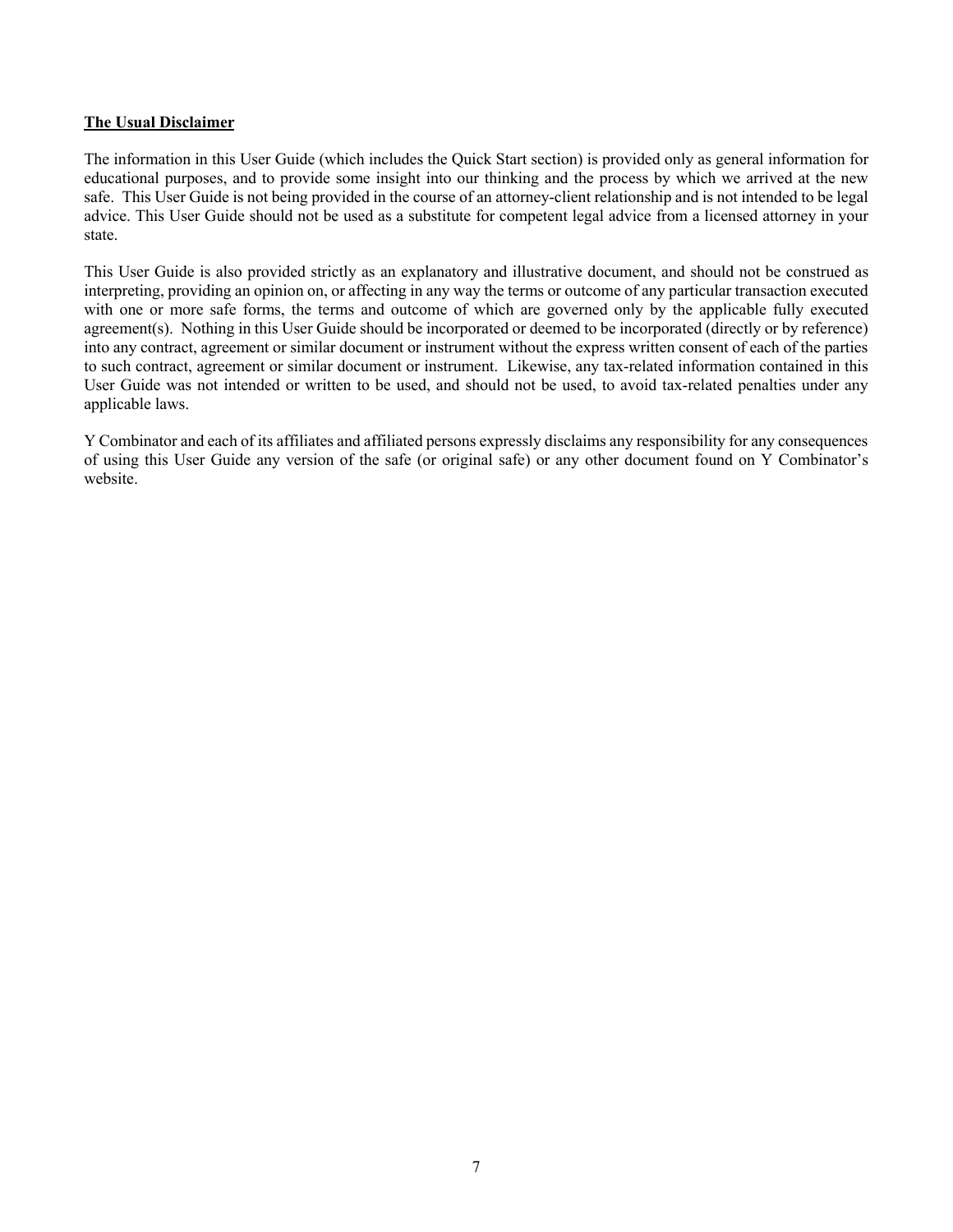# **Q & A**

#### *Capitalized terms used but not defined in this section are defined in the safe.*

- A. Basic Mechanics
- B. Safe Conversion in Equity Financings
- C. Safe Conversion in Liquidity Events
- D. Calculating and Managing Dilution
- E. Pro Rata Rights
- F. Practical Tips for Using the Safe

**\* \* \* \* \***

#### **A. BASIC MECHANICS**

#### **1. Does a safe convert at a round of equity financing?**

Yes, when the company decides to sell shares of preferred stock in a priced round (an "Equity Financing"), the outstanding safes will convert into shares of preferred stock. There is no threshold amount of money in the postmoney safe that the company must raise to trigger the conversion.

#### **2. Does a safe holder have a choice about converting a safe in an Equity Financing?**

No, the conversion of a safe in an Equity Financing is automatic and the safe then terminates. A safe is intended to turn safe holders into stockholders.

#### **3. What happens to a safe if a company is acquired or merges with another company?**

A merger or acquisition is a "Change of Control," which is a Liquidity Event in the safe. In a Liquidity Event, a safe holder is entitled to receive a portion of the proceeds equal to the greater of (1) a return of its Purchase Amount and (2) the as-converted proceeds it is entitled to in connection with a Liquidity Event (i.e., the proceeds it would be entitled to had its Purchase Amount been converted into common stock at the Post-Money Valuation Cap). In a Liquidity Event, the safe is junior to creditors and outstanding indebtedness (including outstanding convertible notes) and has the same priority as standard non-participating Preferred Stock. Please see Examples 3 and 4 in both Scenarios in Appendix II.

#### **4. What happens to a safe if the company goes public?**

An Initial Public Offering is also a Liquidity Event under the safe, so the treatment of the safe in an Initial Public Offering is the same as in a Change of Control.

#### **5. What happens to a safe if the company shuts down and goes out of business?**

If the company shuts down and goes out of business (a "Dissolution Event"), the safe holder is entitled to receive its Purchase Amount back. In a Dissolution Event, the safe is junior to creditors and outstanding indebtedness (including outstanding convertible notes) and has the same priority as standard non-participating Preferred Stock.

#### **6. What is the priority of the safe with respect to the company's other securities in a Liquidity Event or Dissolution Event?**

The safe functions like standard non-participating preferred stock in a Liquidity Event or Dissolution Event. That means that it ranks junior to payment of outstanding indebtedness (including outstanding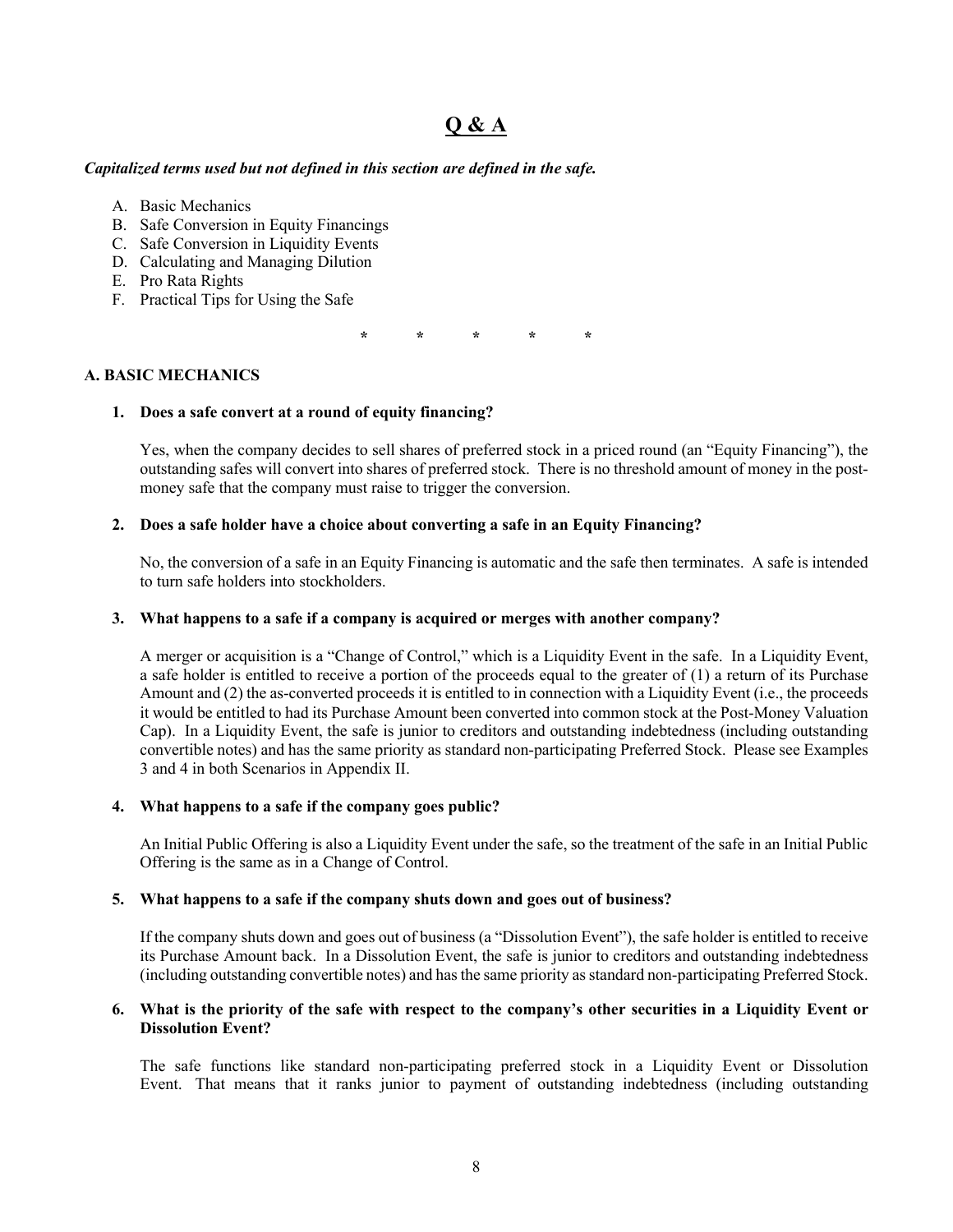convertible notes), on par with payments to other safe holders and preferred stockholders, and senior to payments to common stockholders.

# **7. Does a safe ever expire?**

A safe has no maturity date. A safe is designed to expire and terminate only when a safe holder has received stock, cash or other proceeds, in an Equity Financing, Liquidity Event or Dissolution Event – whichever occurs first. In theory, a safe could remain outstanding for a long time without the need to "extend" any dates or time periods.

# **B. SAFE CONVERSION IN EQUITY FINANCINGS**

#### **1. What is the difference between Safe Preferred Stock and Standard Preferred Stock?**

Standard Preferred Stock is the same preferred stock issued to new money investors in the Equity Financing. Safe Preferred Stock is issued in the Equity Financing as a separate series of preferred stock. Safe Preferred Stock has the same rights, privileges, preferences and obligations as the Standard Preferred Stock, but the liquidation preference, conversion price, and dividend rate are calculated based on the price per share of the Safe Preferred Stock (which is determined by dividing the Post-Money Valuation Cap by the "Company Capitalization" (described below)). For example, if the company issues Series A Preferred Stock in the financing, a safe holder would be issued Series A-1 Preferred Stock, the only difference being the name and the share price, liquidation preference, conversion price and dividend right attributable to that series. Safe Preferred Stock is also sometimes referred to as "shadow preferred stock" or a "sub-series" of preferred stock. See Example 1, Question 2 in Appendix II.

#### **2. What if the pre-money valuation of the company in the Equity Financing is higher than the safe's Post-Money Valuation Cap?**

The safe holder's ownership will be the greater of (1) what's implied by the Post-Money Valuation Cap, or (2) what could be purchased for the Purchase Amount (i.e., the original amount invested under the safe) at the price per share paid by the new money investors in the priced round.

In most situations where the pre-money valuation of the company in the Equity Financing is higher than the Post-Money Valuation Cap, the Post-Money Valuation Cap will apply. In that case, the safe holder will be issued Safe Preferred Stock, which has a liquidation preference equal to the Purchase Amount. This feature means that the liquidation preference for safe holders does not exceed the original purchase amount of the safe (a 1x preference). See Question 2 in Examples 1 and 2 in Appendix II.

However, in certain situations where the Post-Money Valuation Cap and the pre-money valuation of the Equity Financing are close, the safe holder will actually receive more shares when using the price per share paid by the new money investors. In these situations, the safe holder will receive shares of the Standard Preferred Stock (described in further detail below) at the same price per share paid by the new money investors.

To be clear, the possibility that the safe holder will receive more equity if the Equity Financing valuation does not sufficiently exceed the safe's valuation cap is not something that changed in the new safe. The original safe also operated this way. If the pre-money valuation of the Equity Financing was close to the sum of the premoney valuation cap in the original safe and the amount raised under the original safe, investors under the original safe also received more equity. In either regime, valuation caps are just that -- caps, rather than final valuations.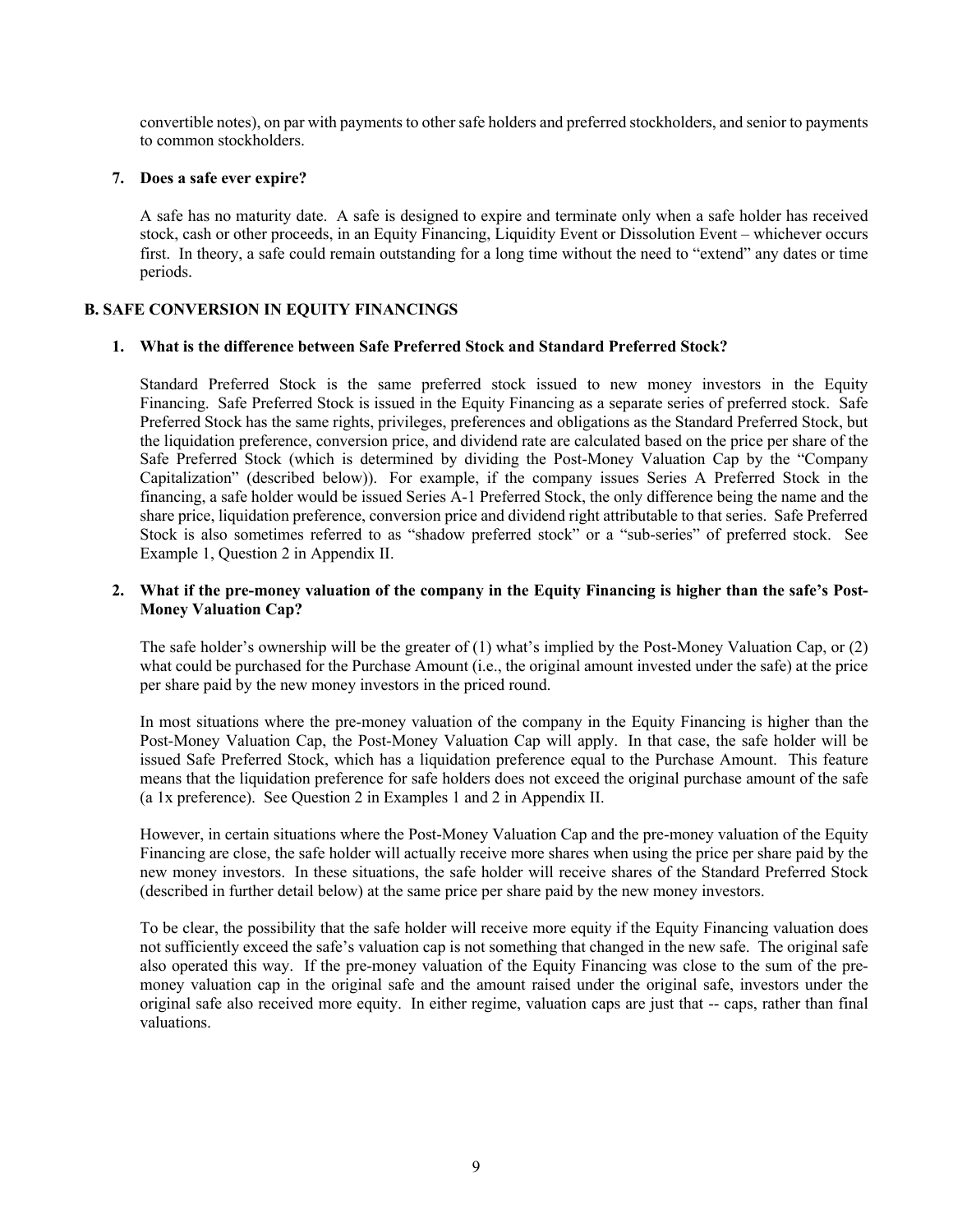### **3. What if the pre-money valuation of the company in the Equity Financing is lower than the safe's Post-Money Valuation Cap?**

As noted above, the safe provides that the safe holder will get the benefit of applying the Post-Money Valuation Cap or receive shares of Standard Preferred Stock at the same price per share paid by the new money investors, whichever results in a greater number of shares. When the pre-money valuation of the company in the Equity Financing is lower than the Post-Money Valuation Cap, the safe holder will always receive a greater number of shares by using the price per share paid by the new money investors, and the Post-Money Valuation Cap will not apply. See Question 5 in Examples 1 and 2 in Appendix II.

#### **4. In an Equity Financing, how does the calculation of an investor's shares under the post-money safe differ from the calculation of an investor's shares under the original safe?**

Assuming the valuation cap applies when converting the safe (i.e., converting at the Safe Price is more advantageous to the investor than converting at the price per share of the Standard Preferred Stock), in both the original safe and the post-money safe, the number of shares issuable to the investor is equal to the (applicable pre- or post-money) valuation cap of the safe divided by the "Company Capitalization."

The difference between the pre- and post-money safe share calculation lies in which securities are included in the "Company Capitalization:"

|                                                         | <b>Original Safe</b> | <b>Post-Money Safe</b> |
|---------------------------------------------------------|----------------------|------------------------|
| Outstanding shares of Capital Stock                     | Included             | Included               |
| <b>Outstanding Options</b>                              | Included             | Included               |
| Promised Options                                        | Included*            | Included               |
| Unissued Option Pool                                    | Included             | Included               |
| <b>Option Pool Increase</b>                             | <b>Included</b>      | <b>Excluded</b>        |
| Safes, convertible notes and other similar convertibles | <b>Excluded</b>      | <b>Included</b>        |

\* Since the original safe covered the existing pool and its increase, it implicitly included Promised Options since those could only be issued out of the post-increase option pool.

#### **5. What is the Unissued Option Pool and why is it included in the Company Capitalization?**

First, some background. As mentioned above, the original safe evolved to become a complete replacement for a priced seed round, and the new safe was designed to incorporate changes to better match that reality. In priced seed rounds, an option pool of some size is adopted that does not dilute the seed investors. For example, a priced seed round might have these terms:

- \$5 million post-money valuation
- \$500k invested
- 10% available option pool

This means that the seed investors will own  $10\%$  (0.5/5 = 10%), and company employees who are issued Options will not dilute the seed investors' 10% ownership until the company exhausts its 10% option pool. Once the pool is exhausted, the general expectation is that the pool will be expanded further and the resulting dilution will be shared by the company and the seed investors. The underlying logic is that up to a certain point, equity for company employees should not dilute the seed investors, since otherwise the seed investors would be funding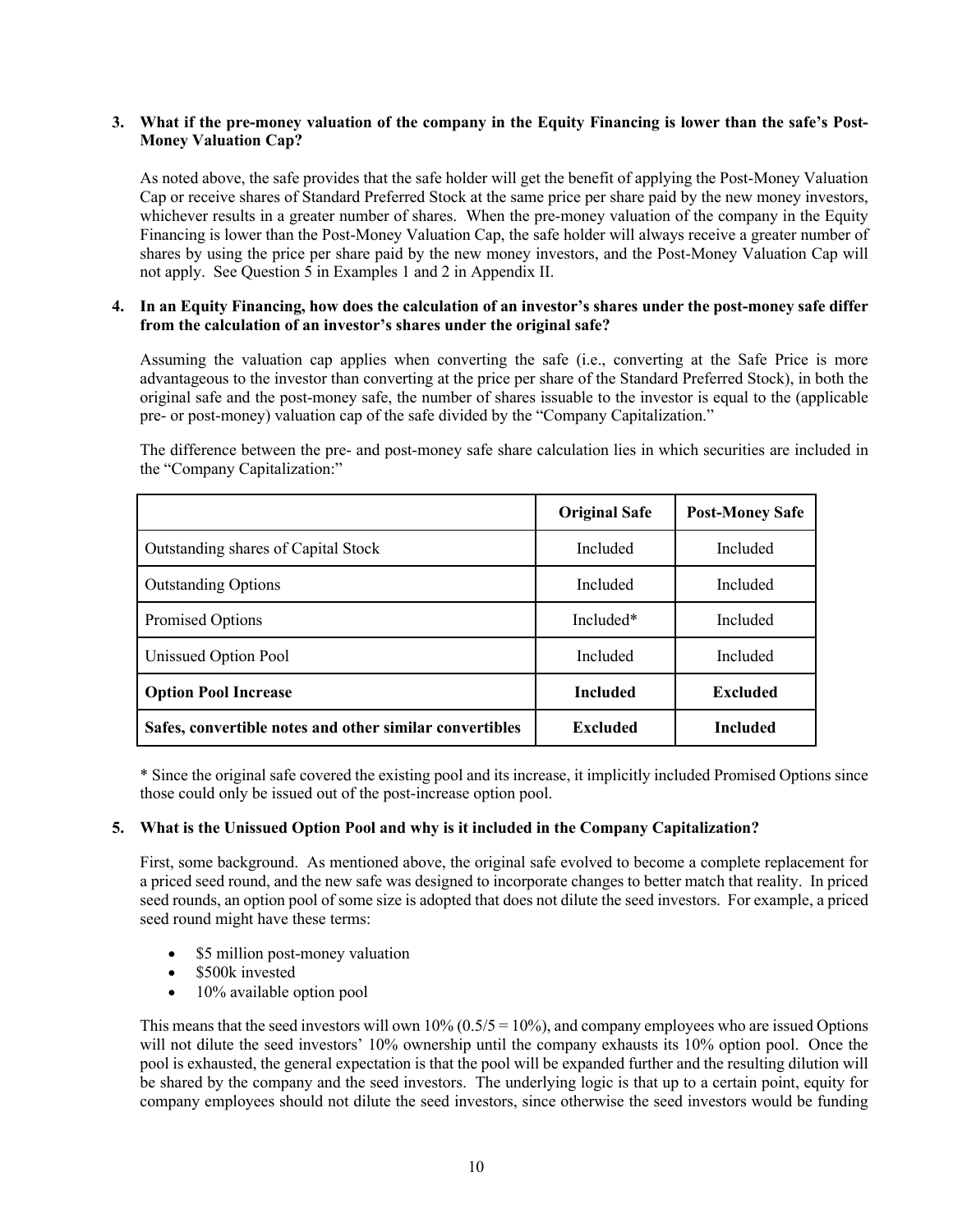their own dilution. Another way to characterize it is that the seed investors are valuing the company based on forward-looking expectations, which generally requires new employees to be hired. Regardless of the philosophical rationale, inclusion of some option pool is the conventional approach in priced rounds.

The safe approximates that option pool inclusion by including, in the Company Capitalization, a combination of the following:

- Outstanding Options -- Options that are actually issued and outstanding before the Equity Financing. Including these options ensures that safe holders get similar treatment as they would in a priced seed round, i.e., they are not diluted by new hires made in between the safe round and the Equity Financing.
- Promised Options -- Options that are promised but not yet granted (see below for more details). Including these options ensures that safe holders are treated fairly in cases where the company delays the issuance of options to employees made in between the safe round and the Equity Financing, that otherwise would have or should have been issued and become Outstanding Options.
- Unissued Option Pool -- the unissued and available portion of the option pool that exists before the Equity Financing. Including this pool means the safe holders are treated similarly to how they would have been had the company done a priced round and not fully exhausted option pool increase that was reserved in connection with that round prior to the next priced round.

The above explanation of the option pool issue is also notable for what it does *not* include, which is the increase to the option pool that is typically required in the subsequent financing round (e.g. the Series A financing, if that is the first priced round following the safe fundraise). The reason for that exclusion has already been explained above. But it's clear that this exclusion is consistent with the framework of viewing the safes as an independent financing round. Including the Series A option pool increase in the Company Capitalization would effectively require the founders to bear all of the dilution by themselves for two rounds of hiring (the hires made with the safe money and the hires made with the Series A money), rather than one.

Most importantly, all of the above is consistent with the main goal of the new safe, which is making ownership easier to understand. When founders and investors look at the cap table prior to the Equity Financing, the existing option pool can just be used without any adjustments in order to determine who owns what. For example, if the pre-Equity Financing cap table looks like this:

| Founders                   | 90%   |
|----------------------------|-------|
| <b>Option Pool</b>         |       |
| <b>Outstanding Options</b> | 8%    |
| Unissued Option Pool       | $2\%$ |
| Total                      | 100%  |

And the company has sold \$500k in safes with a Post-Money Valuation Cap of \$5 million, then the cap table with the implied as-converted ownership of the safes is just that  $10\%$  ownership (0.5/5 = 10%) applied across the cap table, diluting each row by 10%:

| Founders                   | 81%  |
|----------------------------|------|
| <b>Option Pool</b>         |      |
| <b>Outstanding Options</b> | 7.2% |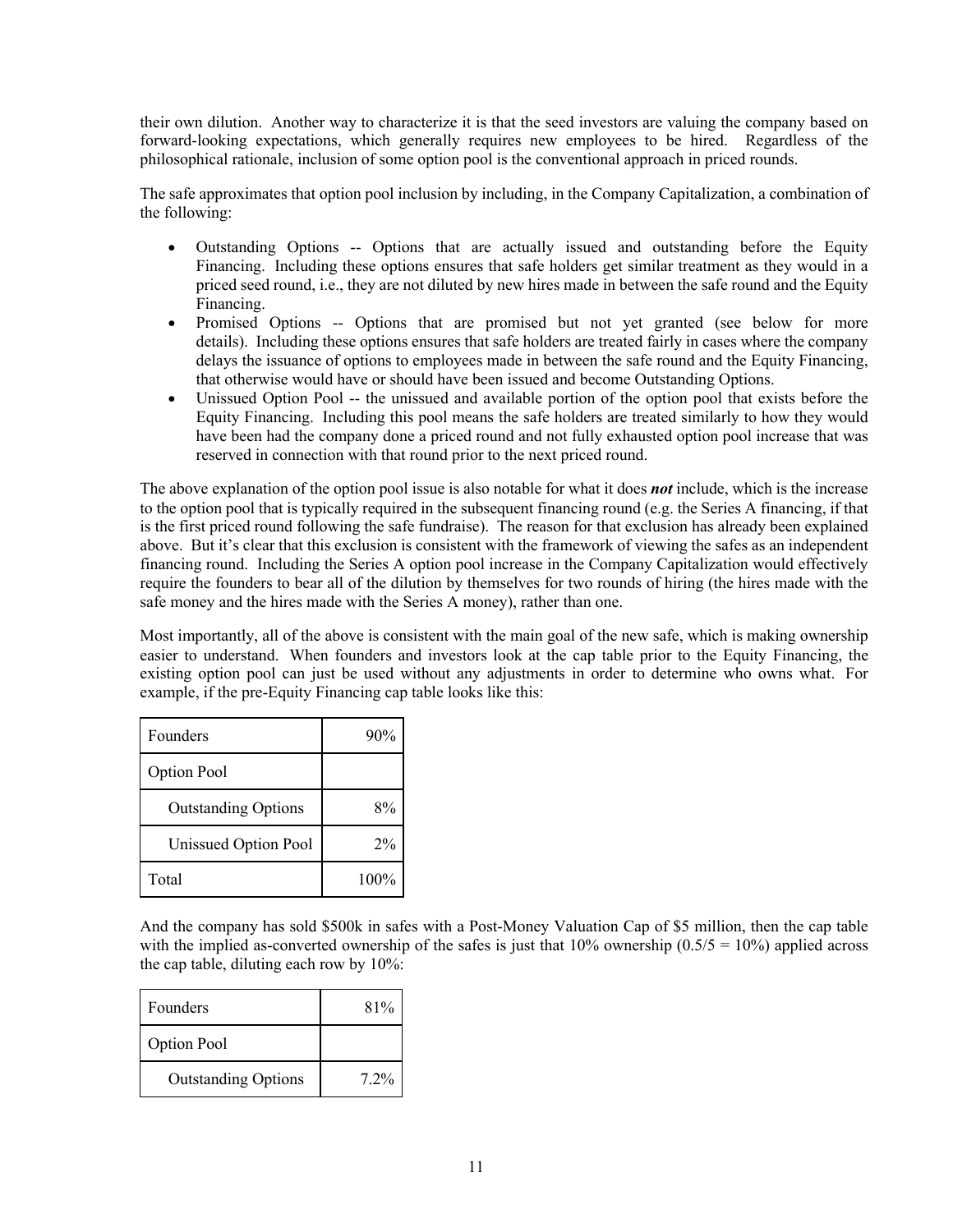| Unissued Option Pool | 1.8% |
|----------------------|------|
| <b>Safes</b>         | 10%  |
| Total                | 100% |

This example assumes that the Equity Financing has a pre-money valuation sufficiently greater than the Post-Money Valuation Caps of the safes. As noted earlier, if this is not the case, then the safes would end up with greater ownership.

#### **6. What are "Promised Options" under the safe and why are they included in the Company Capitalization?**

"Promised Options" are promised but ungranted options, restricted stock awards or purchases, RSUs, SARs, warrants or other like securities equal to the greater of those (a) promised pursuant to agreements made prior to the execution of the term sheet for the Equity Financing (or the initial closing of the Equity Financing, if there is no term sheet), or (b) treated as outstanding in the calculation of the Standard Preferred Stock's price per share.

Practically speaking, the inclusion of Promised Options in the Company Capitalization means that the safe holders are not diluted by them, which we explain above. Mechanically this is done by including the Promised Options in the Company Capitalization, which reduces the price per share of the Safe Preferred Stock.

Fixing the number of Promised Options at the greater of (a) or (b) above does a few things.

- Clause (a) ensures there's a default cut-off date (signing of the term sheet) from which to calculate the Promised Options figure. Promised Options most frequently arise when a company has hired employees but hasn't had a chance yet to issue them the options promised to them. A clear cut-off date helps the company avoid a forced choice between (1) continuously updating the pro forma cap table for the Equity Financing to account for updates to the Promised Options figure all the way until the closing, or (2) freezing hiring until the Equity Financing closes.
- Clause (b) ensures that if the company and the investors in the Equity Financing agree to a different treatment for Promised Options that is more advantageous than the default treatment in clause (a), the safe holders get the same treatment. It also ensures that there's consistency for all parties, since having two different ways of treating Promised Options would only create confusion.

An important and related note: when a company signs a term sheet for a priced round, most 409A valuation firms take the position that the then-current 409A price can no longer be used for option grants, because they view the term sheet as a material event that implies a change in the company's valuation. This event can negatively impact employees who started work but haven't received their options yet, since they joined the company in the riskier pre-term sheet period but will not receive the benefit of the lower pre-round 409A price. Thus, the practical advice that we and many others give to companies in this position is to make sure to take care of any "promised option" backlog prior to signing a term sheet for a priced equity round. If companies are handling promised options in this ideal manner, the number of "Promised Options" really should be zero anyway.

#### **C. SAFE CONVERSION IN LIQUIDITY EVENTS**

# **1. What is the difference between Company Capitalization and Liquidity Capitalization?**

The "Company Capitalization" is the denominator used in calculating the Safe Price, which is the price used to calculate the number of shares of Safe Preferred Stock issuable to the safe holder in an Equity Financing (i.e., the Safe Price equals the Post-Money Valuation Cap divided by the Company Capitalization). The Company Capitalization: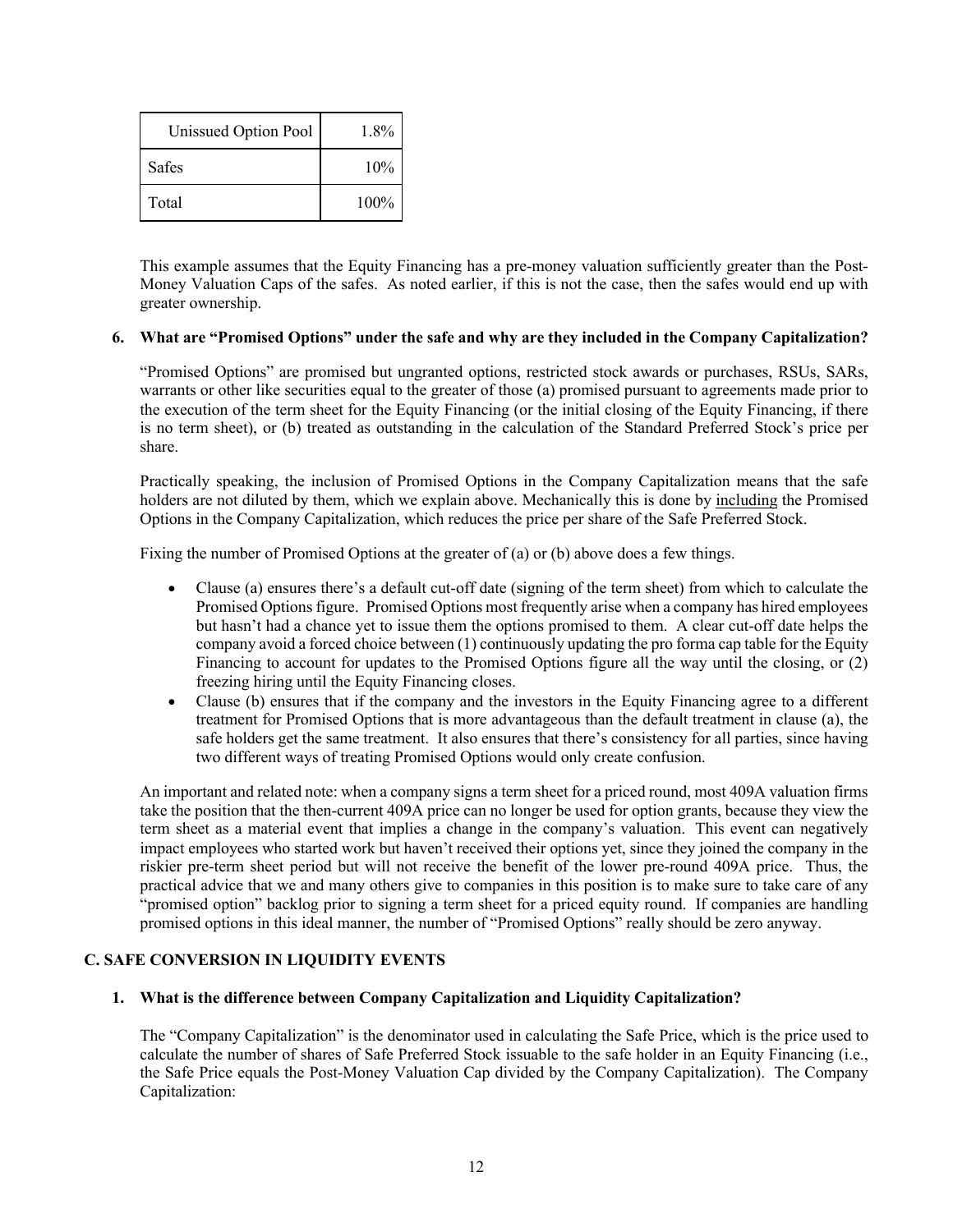- Includes all shares of Capital Stock issued and outstanding;
- Includes all Converting Securities;
- Includes all (a) issued and outstanding Options and (b) Promised Options;
- Includes the Unissued Option Pool; and
- **Excludes** any increases to the Unissued Option Pool (except to the extent necessary to cover Promised Options that exceed the Unissued Option Pool) in connection with the Equity Financing.

The "Liquidity Capitalization" is the denominator used in calculating the Liquidity Price, which is the price used to calculate the Conversion Amount payable to the investor in a Liquidity Event (i.e., the Liquidity Price equals the Post-Money Valuation Cap divided by the Liquidity Capitalization). The Liquidity Capitalization:

- Includes all shares of Capital Stock issued and outstanding;
- Includes all (a) issued and outstanding Options and (b) to the extent receiving Proceeds, Promised Options;
- Includes all Converting Securities, **other than** any Safes and other convertible securities (including without limitation shares of Preferred Stock) where the holders of such securities are receiving Cash-Out Amounts or similar liquidation preference payments in lieu of Conversion Amounts or similar "asconverted" payments; and
- **Excludes** the Unissued Option Pool.

The primary difference between the Company Capitalization and the Liquidity Capitalization is that the Liquidity Capitalization excludes the Unissued Option Pool, because the acquirer in a Liquidity Event only buys the company's outstanding equity, and equity that isn't actually issued and outstanding, like the Unissued Option Pool, is simply not part of the equation. The company will also have no need to issue options from the Unissued Option Pool after the Liquidity Event.

The Liquidity Capitalization also excludes Converting Securities that will be cashed out based on their Purchase Amounts (and thus no longer treated as outstanding securities in the Liquidity Event) and Promised Options that will not be receiving any proceeds from the transaction.

# **D. CALCULATING AND MANAGING DILUTION**

#### **1. Do I need to think about the amount of money I'm going to raise before I issue safes?**

Yes. And generally, founders should have some sense of a target range for their fundraise, such as \$500K - \$1 million. Investors will often want to know the answer to the question "what business or technical progress is this round intended to finance, over what period of time, and how much capital will that require?" before they invest, so founders are encouraged to think about a target amount to raise in advance.

#### **2. Is there a maximum amount of money that can be raised on a post-money safe?**

Yes. Raising more than the Post-Money Valuation Cap would result in negative ownership for founders! We obviously recommend raising much less than that number.

An example: assume the founders own 100% of the company before using the post-money safe. The founders decide to raise money using a safe with a Post-Money Valuation Cap of \$5 million. Below are the resulting implied ownership levels for the founders at various amounts raised on the safe with these terms:

| <b>Amount Raised</b> | <b>Safe Ownership</b>                | <b>Founder Ownership</b> |
|----------------------|--------------------------------------|--------------------------|
| \$500k               | $$500k / $5$ million = 10%           | $100\% - 10\% = 90\%$    |
| \$2.5 million        | \$2.5 million / \$5 million = $50\%$ | $100\% - 50\% = 50\%$    |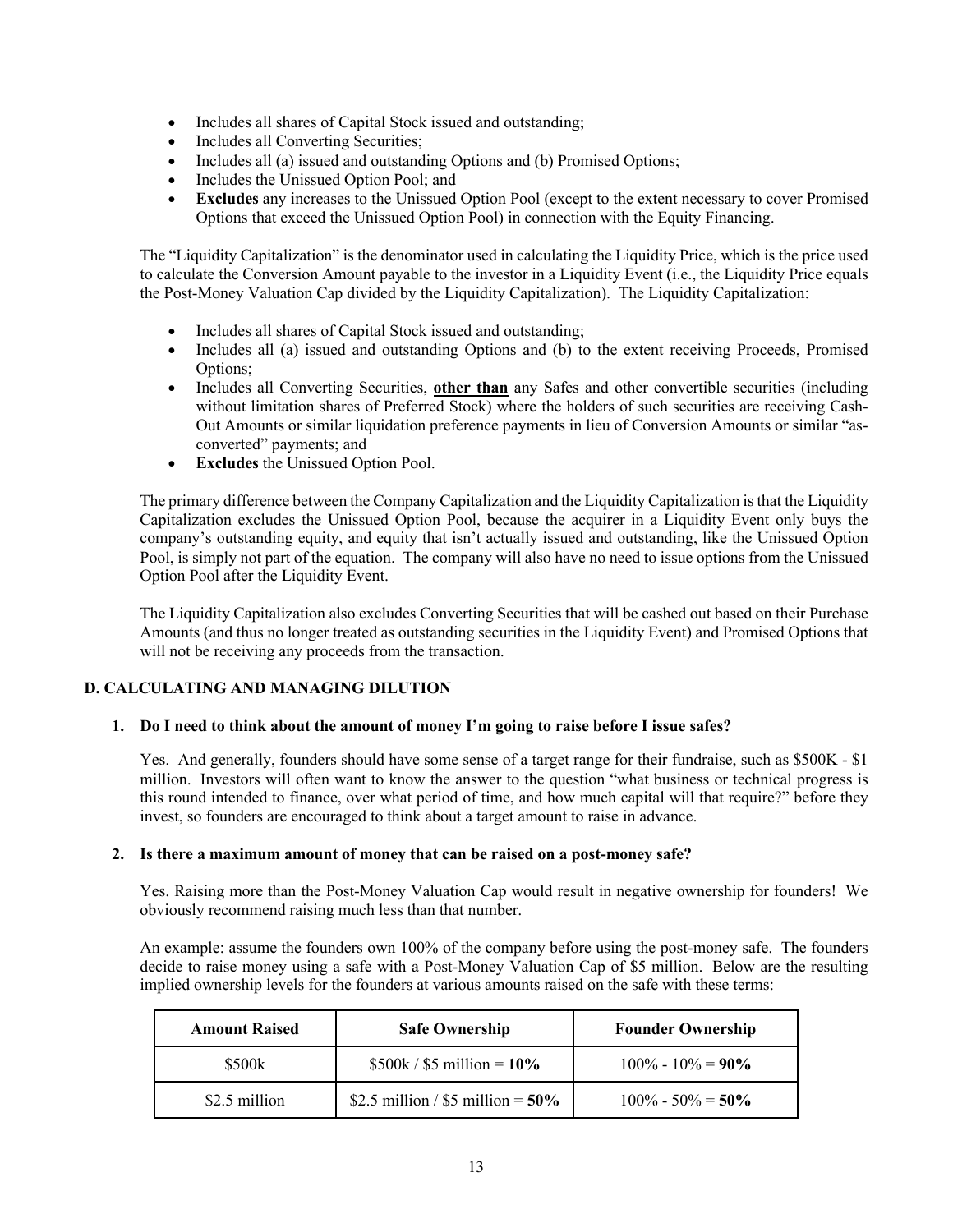| \$5 million | \$5 million / $$5$ million = $100\%$ | $100\% - 100\% = 0\%$ |
|-------------|--------------------------------------|-----------------------|
|-------------|--------------------------------------|-----------------------|

#### **3. Will the safe ever result in more dilution than is estimated?**

Yes. If the Equity Financing valuation does not sufficiently exceed the safe's Post-Money Valuation Cap, then the safe holder will receive shares of Standard Preferred Stock at the lower price per share paid by the new money investors. As a result, the safe holder will receive a greater number of shares than was originally estimated using the Post-Money Valuation Cap. As discussed above, the original safe also operated this way.

# **E. PRO RATA RIGHTS**

### **1. Do safe holders get pro rata rights?**

The new post-money safe does not carry over the prior version of pro rata rights. As described earlier, that right generally wasn't the one that parties were expecting anyway. The right that the parties were looking for is the pro rata right to participate in the Equity Financing (i.e., the Series A, if the Series A is the round in which the safes convert). We considered putting that pro rata right to participate in the Equity Financing directly in the new safe. But after much thought and discussion with a number of frequent users of the original safe, we concluded that it's impossible to create a universal standard for pro rata rights, since what's appropriate for one company raising \$1 million may not be for another company raising \$100,000.

Instead, we've created a standard side letter with a pro rata right to participate in the Equity Financing that can be used at a company's discretion. This allows each company to decide what is in its best interest.

**Note to founders: Please consider this pro rata right carefully**. When putting together the Equity Financing round, you will have to make room for your new investors, your existing investors with pro rata rights, and perhaps your existing investors who don't have formal pro rata rights but whom you decide you want in the round. If you haven't carefully considered the pro rata right, you may end up taking more dilution than you anticipated in order to include all of these investors in the round. Therefore, we strongly recommend that you spend at least a little time thinking about how pro rata allocations might play out in an Equity Financing before you agree to grant them during your safe fundraise.

**Note to investors: If you ask for and receive this right, please be responsive and commit or pass quickly when a company tells you it is raising its Equity Financing and asks if you would like to participate**. In our conversations with founders, one of the biggest issues with pro rata rights is that investors who hold such rights are frequently slow to respond. Sometimes this is intentional, with the investor waiting until it looks like there is no closing risk and the round is absolutely certain. Other times, the investor doesn't respond until after the round has closed, and then asks for a pro rata allocation, which is infeasible at that point. These considerations can delay the finalization of allocations and the pro forma cap table for the round, and thus hold up the closing.

#### **2. Can the pro rata side letter be used with the other forms of the safe listed in Appendix I?**

In general, no. The pro rata side letter can only be used with forms of the safe that have a Post-Money Valuation Cap (either the standard safe with a valuation cap only, or a safe with a valuation cap and discount), since the investor pro rata ownership is calculated using the Post-Money Valuation Cap.

#### **3. What are some principled ways in which a company can give out pro rata side letters?**

• **Require a Minimum Investment Amount** -- An investor must invest at least some minimum amount in order to qualify for pro rata rights. This is a common approach in priced rounds. For example, if the company is raising \$1 million, and three investors have invested \$250k each, and the last \$250k consists of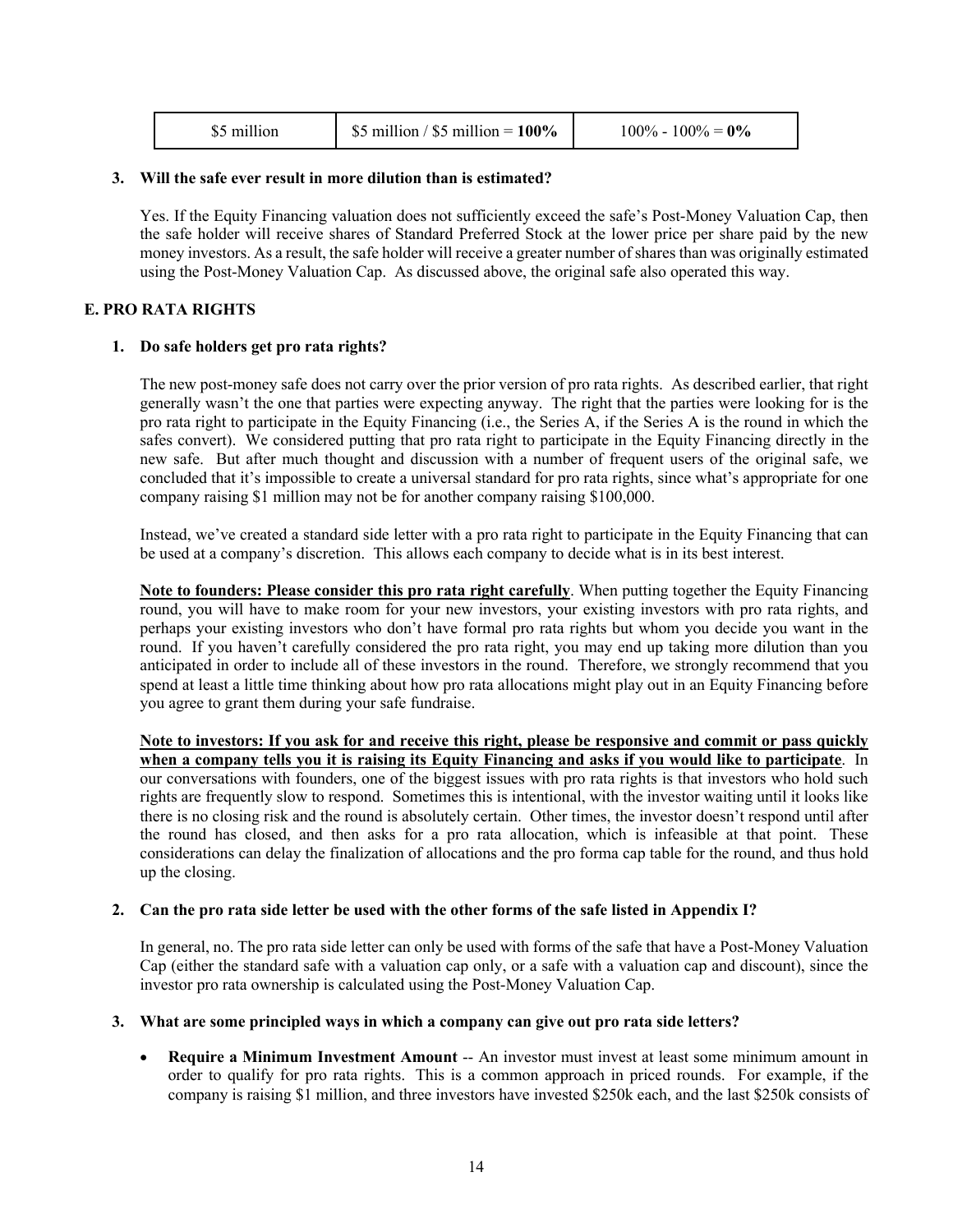25 people investing \$10k each, the company could give pro rata rights only to the investors who invested \$250k. In addition to being a straightforward method of allocating pro rata rights, it also streamlines the closing process for the Series A since there are fewer pro rata rights holders to wrangle before closing the round. Requiring a minimum investment amount can also function as an incentive for investors to increase the size of their initial safe check.

- **Give to All Safe Holders** -- This is the most expedient approach since it minimizes negotiation. The problem is that the company might not actually be avoiding negotiation, but instead may be deferring it until the Series A round. Because the amount of pro rata allocation may represent, combined with the Series A new money and associated option pool increase, more dilution than the founders want or are willing to accept, this approach is a trade-off.
- **Target a Projected Amount of Series A Pro Rata Allocation -- Estimate how much extra ownership the** company would have to sell in its Series A financing due to the pro rata rights held by safe holders and manage the allocation of pro rata rights accordingly. Founders can backsolve this by rearranging the formula covered in the Quick Start section.

Series A New Investors % Safes % with Pro Rata = 100% - -------------------------------- Series A Total Round %

If a company is: (a) raising 20% on safes, (b) estimates the Series A new investors will want 25%, and (c) wants the aggregate Series A dollars to represent no more than 28% (remember this doesn't include the option pool that has to be added as well), then the limit on the amount of pro rata rights would be 100% -  $(25\%/28\%) = 10.7\%$ . In other words, this works out to about half of the safes, i.e. safes representing ~10% ownership.

# **F. PRACTICAL TIPS FOR USING THE SAFE**

# **1. What corporate formalities need to be observed when issuing safes?**

The company's board of directors must formally consent to the issuance of the safes at a meeting or in a written consent before the company issues any safes.

If there are existing shares of preferred stock outstanding, the company will also need to either (1) amend the company's certificate of incorporation to clarify that the safes are on par with the existing preferred stock in terms of liquidation priority or (2) enter into a separate agreement with all of its existing preferred stockholders acknowledging the same. Without an amendment to the company's certificate of incorporation or an explicit agreement with all preferred stockholders, the liquidation priority provisions of the safe may not work as intended.

# **2. Can a safe have a discount, or a "Most Favored Nation" (MFN) provision?**

Yes. This User Guide describes a safe with a Post-Money Valuation Cap. Other versions of the safe are described in Appendix I.

## **3. The template safe contains a statement that it's on one of the forms available at http://ycombinator.com/documents and that each party represents and warrants it has not modified such form except to fill in blanks and bracketed terms. What is the purpose of this statement?**

The safe is, and always has been, "open sourced" for founders and investors to use as they see fit. As expected, some users modified the online templates to change, delete or add various provisions, sometimes without notifying the counterparty of such modifications. This practice forced companies and investors alike to waste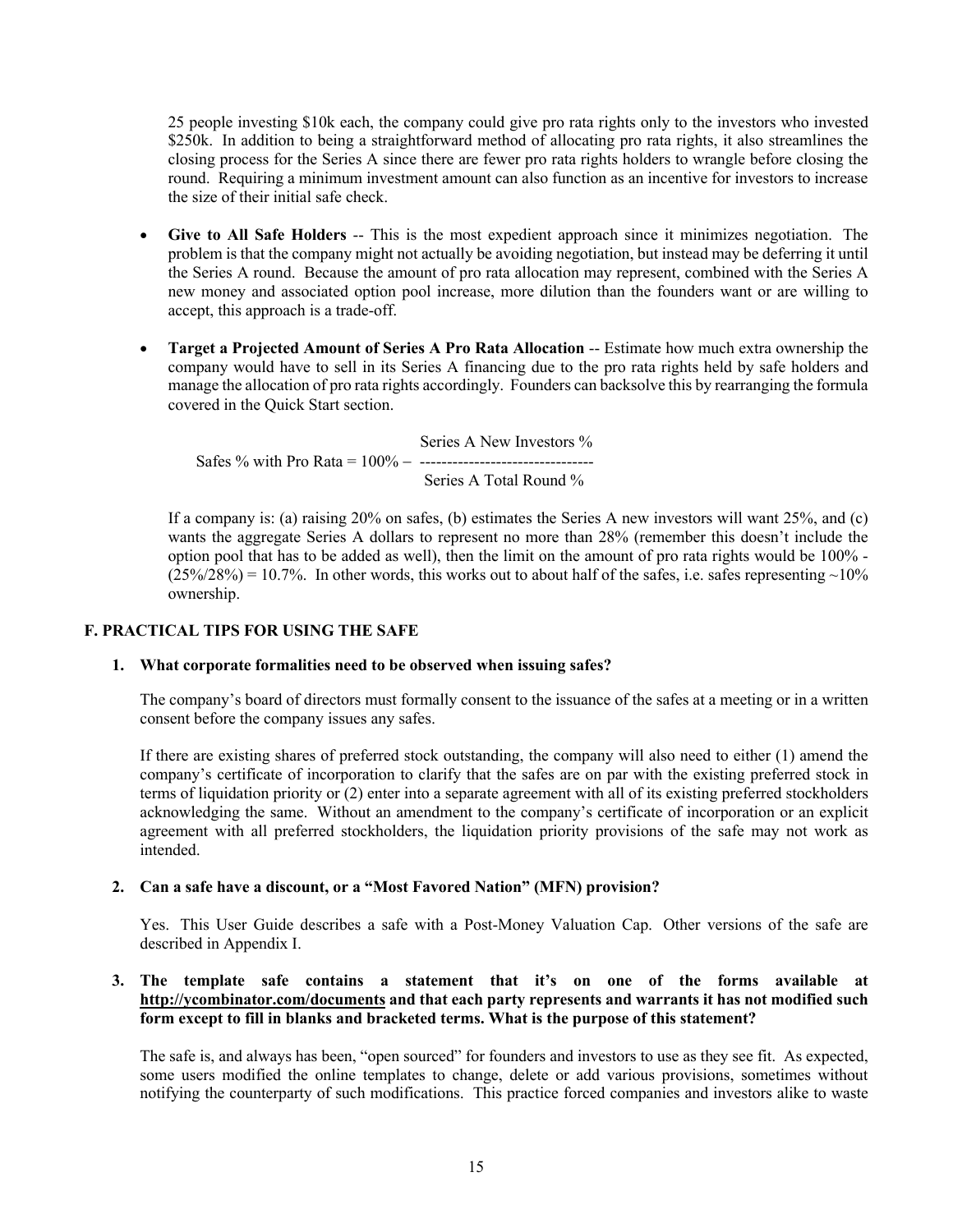hours of time and effort doing line-by-line comparisons of the modified safes against the online template in order to identify the changes (or to confirm that no changes were made). We think it's important for parties to be very sure about what they are signing. The statement was added to the standard template to ensure there are no surprises. Users are welcome to remove the statement, with the idea that its absence alerts an unsuspecting party that one or more of the standard provisions has been modified.

#### **4. My company has outstanding original safes. Can I switch to using the new safes?**

Possibly. There are several options to try:

- If the company has only issued a few original safes, then it may be possible to work with those safe holders to (with approval from the company's board of directors) amend and restate the outstanding original safes into post-money safes.
- It's possible to mix pre-money and post-money safes. However, having a combination of the two creates cap table uncertainty, and the company will have to commit to careful cap table modeling by running the conversion calculations for all of the outstanding safes.
- If the company has a lot of original safes outstanding, the simplest route is to just keep using the premoney safe template. We've always advocated that founders minimize the time spent on administrative issues and fundraising so they can get back to the work of running a company.

#### **5. My company has outstanding convertible notes. Can I switch to fundraising on post-money safes?**

It's generally not advisable to issue both convertible notes and safes since they are treated differently in a Liquidation Event or Dissolution Event (outstanding convertible notes are treated as indebtedness and therefore have priority over any outstanding safes). If a company has already issued many convertible notes, founders should probably continue issuing convertible notes for simplicity. If a company has only issued a few convertible notes, then it may be possible to work with the existing investors (with approval from the company's board of directors) to convert the outstanding convertible notes into post-money safes.

### **6. Can the safe be amended?**

Yes. The safe can be amended with the written consent of the company and the investor, or with the written consent of the company and a majority-in-interest of all then-outstanding safes with the same terms. The ability to amend the safe with the consent of a majority-in-interest allows the company and its investors to work together to sensibly amend the safe if the need arises. An investor's Purchase Amount can never be amended without that investor's separate consent.

#### **7. I am offering my investors an uncapped safe with no discount. Is there a template for this?**

We do not have a fixed template for an uncapped safe with no discount, but you can adapt the "MFN [Most] Favored Nation], No Valuation Cap, No Discount" Safe (described in Appendix I) by: (1) deleting the header ("MFN ONLY Version 1.1"), (2) deleting the paragraph "This Safe is one of the forms available at http://ycombinator.com/documents and the Company and the Investor agree that neither one has modified the form, except to fill in blanks and bracketed terms," (3) deleting Section 3 (the "MFN Amendment Provision") and (4) updating all numbering and section references to reflect the deletion of Section 3.

#### **8. Is the safe subject to transfer restrictions?**

Yes, the safe is subject to a transfer restriction in Section 5(d), which provides that it may not be transferred without the company's consent, unless it is being transferred to an affiliate. In practical terms, this means the safe holder cannot resell the safe to a different investor without the company's approval.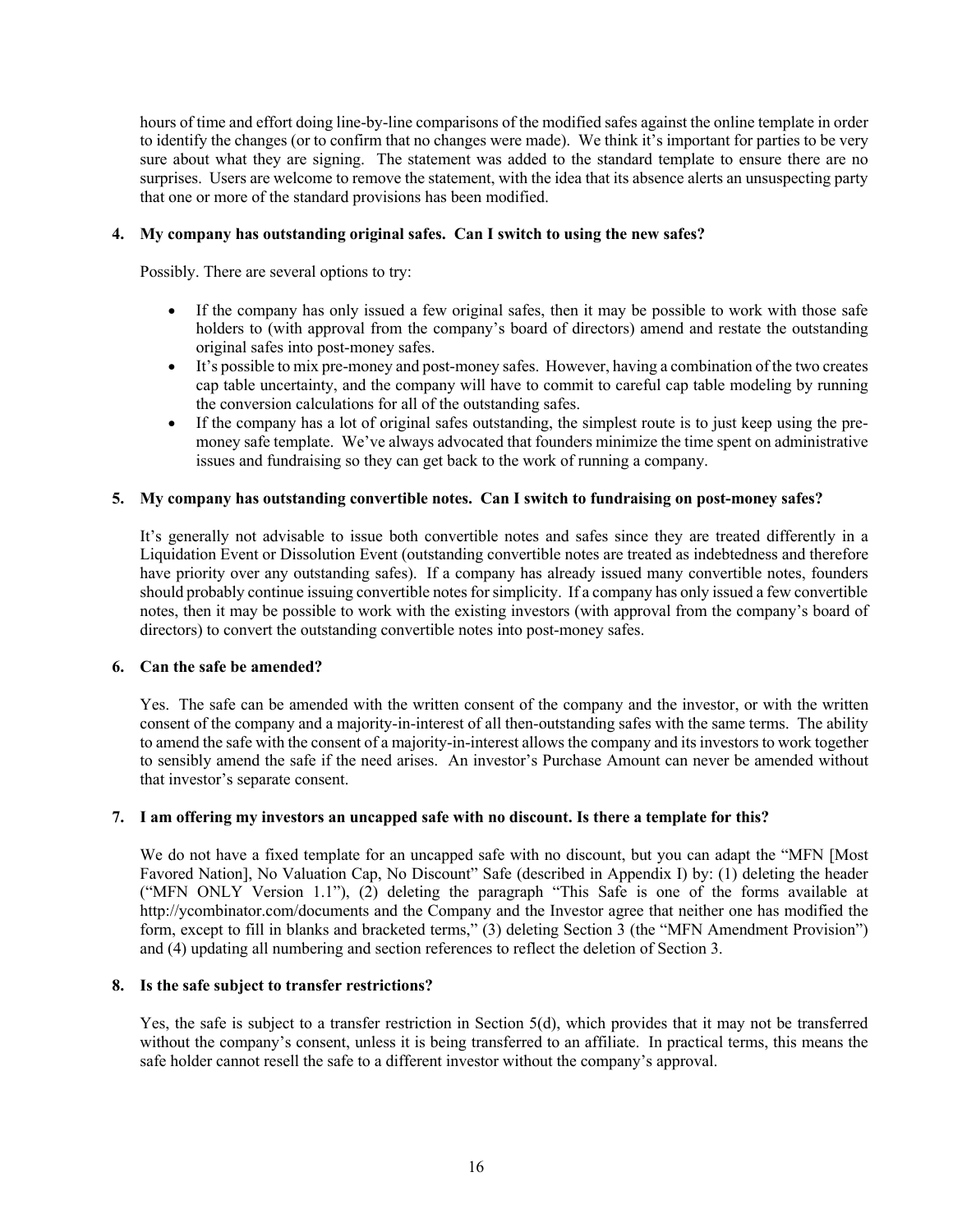# **9. What is the characterization of the safe for tax purposes?**

We cannot give tax advice, so the only definitive thing we can say is that you should consult with your tax advisor if this question is material to your usage of the safe. But we've always intended and believed the safe (original safe or new safe) to be an equity security.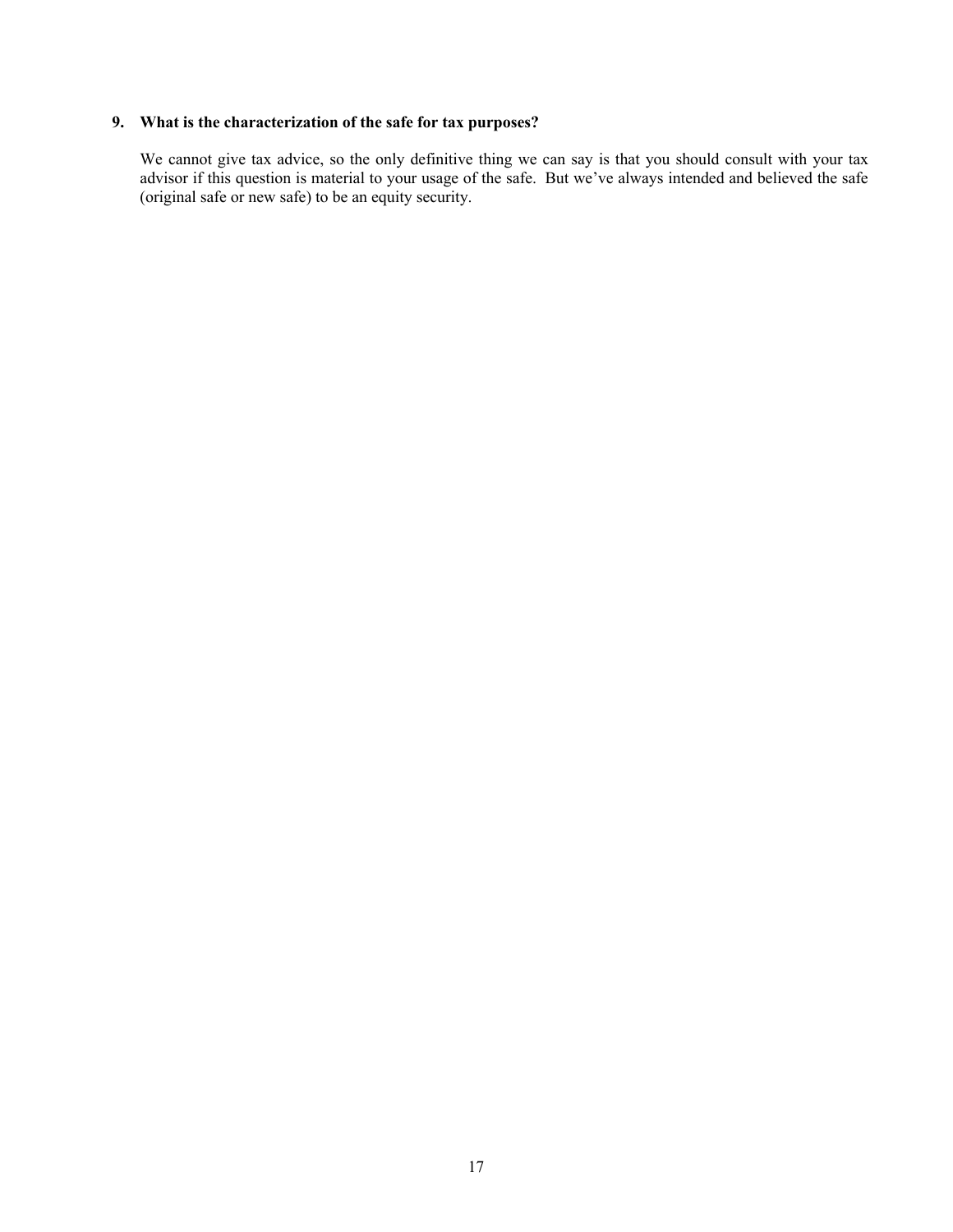# **Appendix I**

# Alternative Versions of a Safe

("Standard" version of a safe is Post-Money Valuation Cap only)

# **1. Valuation Cap and Discount**

- This is a safe with a negotiated Post-Money Valuation Cap and a Discount Rate. The "Discount Rate" applies to the price per share of the Standard Preferred Stock sold in the Equity Financing and is equal to 100 minus the discount percent (e.g., a 20% discount off the price per share of the Standard Preferred Stock equals a Discount Rate of 80%).
- Either the Post-Money Valuation Cap or the Discount Rate applies when converting this safe into shares of Safe Preferred Stock in an Equity Financing, depending on which calculation is most advantageous to the investor.
- The treatment of this safe in a Liquidity Event is the same as a Standard Safe.

# **2. Discount, No Valuation Cap**

- This is a safe with a negotiated Discount Rate that applies when converting this safe into shares of Safe Preferred Stock in an Equity Financing.
- In a Liquidity Event, the investor is entitled to receive a portion of the proceeds equal to the greater of  $(1)$  a return of its Purchase Amount or (2) the as-converted proceeds it is entitled to in connection with a Liquidity Event (here, the proceeds it would be entitled to had its Purchase Amount been converted into common stock at a price per share equal to the fair market value of such stock multiplied by the Discount Rate).

# **3. MFN [Most Favored Nation], No Valuation Cap, No Discount**

- This is a safe with no Post-Money Valuation Cap and no Discount Rate. If the company subsequently issues safes with provisions that are advantageous to the investors holding this safe (such as a Valuation Cap and/or a Discount Rate), the investor may choose to amend its safe to reflect the terms of the later-issued safes. The amendment term is the so-called "MFN Provision." Note that, unless the later safes also include an MFN, the MFN of the safe is amended away once the safe holder decides the MFN is triggered. In other words, the MFN provision typically provides only one opportunity to amend the safe, not multiple opportunities as the company continues to issue additional safes. Moreover, it is important to be aware that the MFN provision does not permit the "cherry-picking" of terms. If a safe holder elects to convert its MFN safe to reflect the terms of subsequently-issued safes, the amended safe will be *identical* to the later safe (other than the Purchase Amount).
- If there is an Equity Financing before this safe is amended pursuant to the MFN Provision, the investor receives the same shares of preferred stock as the new money investors in the Equity Financing, at the same price.
- If there is a Liquidity Event before this safe is amended by the MFN Provision, the investor is entitled to receive a portion of the proceeds equal to the greater of (1) a return of its Purchase Amount or (2) the asconverted proceeds it is entitled to in connection with a Liquidity Event (here, the proceeds it would be entitled to had its Purchase Amount been converted into common stock at a price per share equal to the fair market value of the common stock).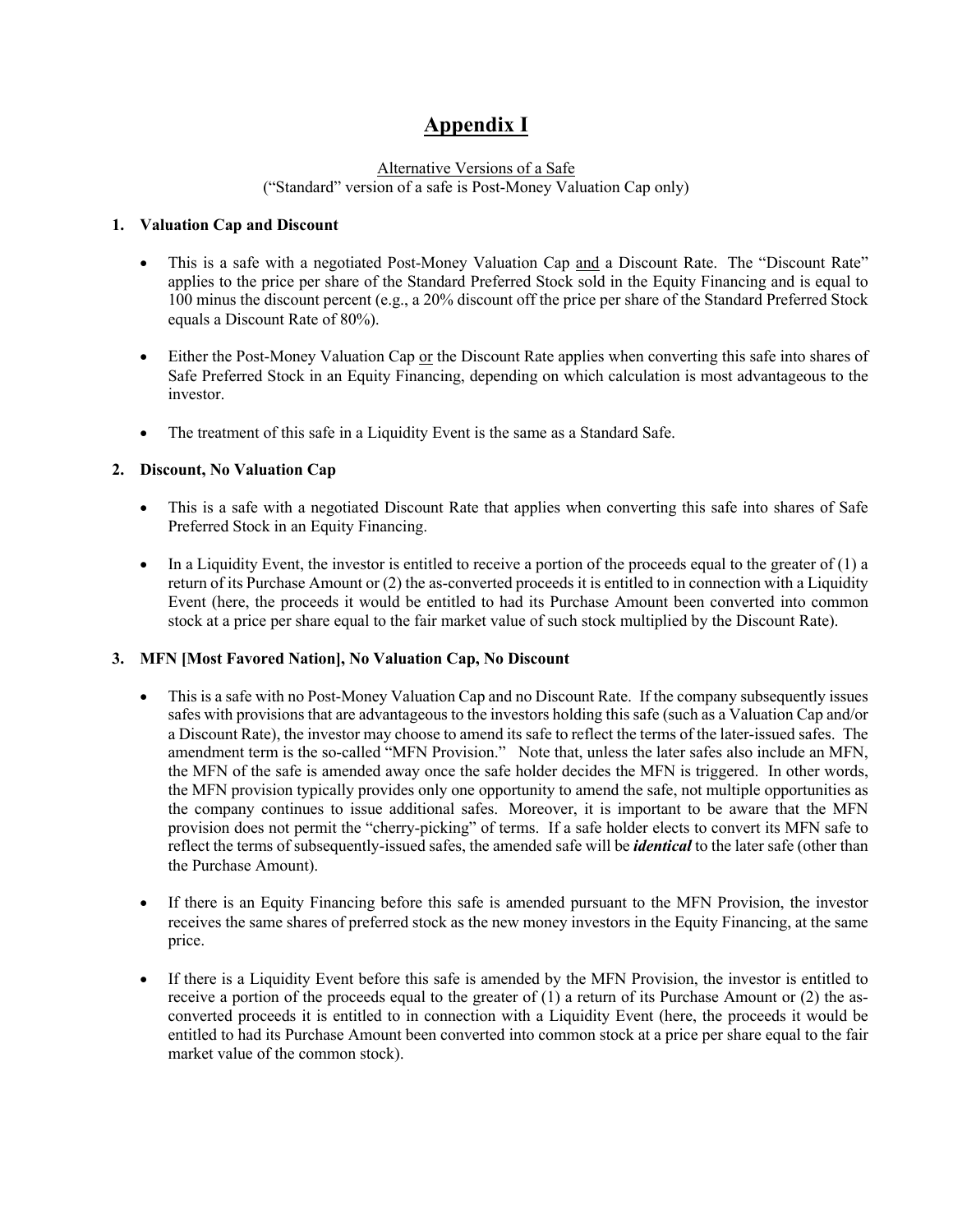# **Appendix II**

# **EXAMPLE 1** – post-money safes only

ABC, Inc. (the "Company") raised \$1,000,000 from two investors. Investor A purchased a \$200,000 safe at a \$4m postmoney valuation cap safe and Investor B purchased an \$800,000 safe at an \$8m post-money valuation cap.

#### **1) What is the estimated dilution from these two safes?**

At this point, the Company has sold a minimum of 15% to investors.

Investor A =  $$200,000 / $4,000,000 = 5\%$ Investor B =  $$800,000 / $8,000,000 = 10\%$ 

The Company issued a pro rata side letter to Investor B, giving this investor the right to purchase 10% of the new money being raised in the next *Equity Financing*. For example, if the Company raises a \$5m Series A, Investor B would have a contractual right to invest up to \$500k.

# **2) What is the impact of an Equity Financing on the Company's cap table?**

The Company signed a Series A term sheet to raise \$5m at a pre-money valuation of \$15m (which pre-money valuation includes (i) an ungranted and unallocated employee option pool representing 10% of the fully-diluted post-closing capitalization and (ii) all shares of Company capital stock issued in respect of outstanding safes and/or convertible promissory notes), resulting in a post-money valuation of \$20m. Investor C, the lead investor, will be investing \$4m for 20% post-closing fully diluted ownership.

| Pre-money valuation:    | \$15,000,000 | Target available option pool: | 10%              |
|-------------------------|--------------|-------------------------------|------------------|
| Total raise (new cash): | \$5,000,000  | Option pool increase:         | 1,695,000 shares |
| Post-money valuation:   | \$20,000,000 | Series A price per share:     | \$1.1144         |

Immediately prior to the financing and safe conversion, the cap table looks as follows:

|                            |               |                  |                   |                   |                    | <b>Fully</b>   |
|----------------------------|---------------|------------------|-------------------|-------------------|--------------------|----------------|
|                            | <b>Common</b> | <b>Preferred</b> |                   | <b>Total</b>      | <b>Outstanding</b> | <b>Diluted</b> |
|                            | <b>Stock</b>  | <b>Stock</b>     | <b>Stock Plan</b> | <b>Securities</b> | Ownership          | Ownership      |
| <b>Founders</b>            | 9,250,000     |                  |                   | 9,250,000         | 93.43%             | 92.50%         |
| Options outstanding        |               |                  | 300,000           | 300,000           | $3.03\%$           | $3.00\%$       |
| Promised options           |               |                  | 350,000           | 350,000           | $3.54\%$           | $3.50\%$       |
| <b>Total outstanding</b>   | 9,250,000     |                  | 650,000           | 9,900,000         | 100.00%            | 99.00%         |
|                            |               |                  |                   |                   |                    |                |
| Options available          |               |                  | 100,000           | 100,000           |                    | $1.00\%$       |
|                            |               |                  |                   |                   |                    |                |
| <b>Total fully diluted</b> | 9,250,000     |                  | 750,000           | 10,000,000        |                    | $100.00\%$     |

#### Safe Conversion

As explained in example #1 above, the Company's outstanding post-money safes will convert into at least 15% of the *Company Capitalization*, which includes, without double counting, all safe and note conversion shares, the existing option pool, and all promised options, but excludes the new money shares as well as the option pool increase associated with the *Equity Financing*. In this example, the safes convert into exactly 15% because the post-money valuation of the *Equity Financing* is sufficiently high that all safes convert into *Safe Preferred Stock* at a price per share based on their respective valuation caps rather than *Standard Preferred Stock* at the Series A price per share (see Section B, question 2 in the Q&A).

Company Capitalization = Capital Stock Issued and Outstanding + Issued, Outstanding, and Promised Options + Unissued Options Pool + Converting Securities

 $= 9,250,000 + 650,000 + 100,000 + (Comparing Capitalization * 15%)$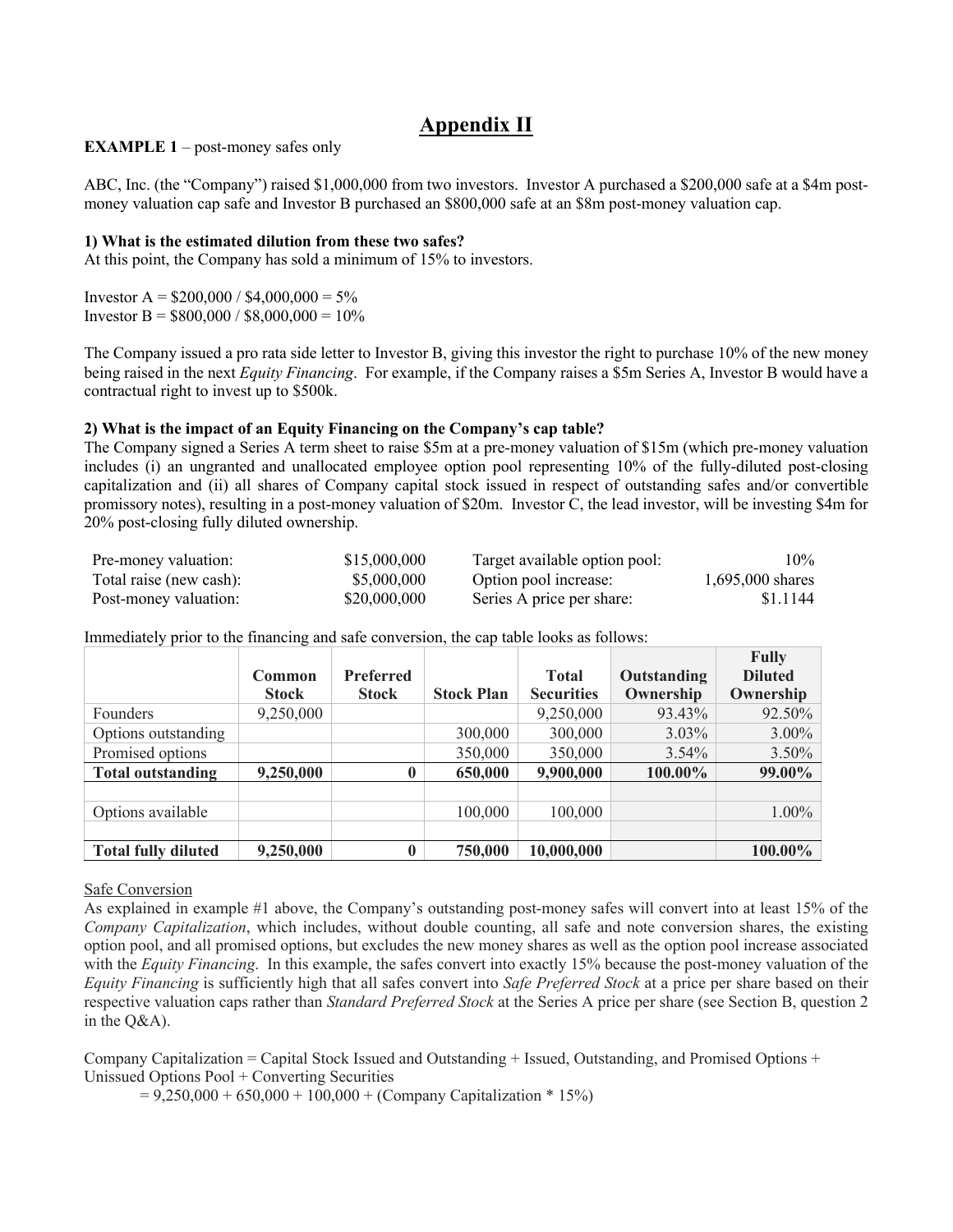$= 10,000,000 / (100\% - 15\%)$  $= 11,764,705$ 

Investor A's shares =  $11,764,705 * 5\% = 588,235$  shares of Series A-1 Preferred Stock Investor B's shares =  $11,764,705 * 10\% = 1,176,470$  shares of Series A-2 Preferred Stock

|                            | Common       | <b>Preferred</b> | <b>Stock</b> | <b>Total</b>      | <b>Outstanding</b> | <b>Fully</b><br><b>Diluted</b> |
|----------------------------|--------------|------------------|--------------|-------------------|--------------------|--------------------------------|
|                            | <b>Stock</b> | <b>Stock</b>     | Plan         | <b>Securities</b> | Ownership          | Ownership                      |
| <b>Founders</b>            | 9,250,000    |                  |              | 9,250,000         | 79.30%             | 78.62%                         |
| Investor A                 |              | 588,235          |              | 588,235           | $5.04\%$           | 5.00%                          |
| Investor B                 |              | 1,176,470        |              | 1,176,470         | 10.09%             | 10.00%                         |
| Options outstanding        |              |                  | 300,000      | 300,000           | $2.57\%$           | 2.55%                          |
| Promised options           |              |                  | 350,000      | 350,000           | $3.00\%$           | 2.98%                          |
| <b>Total outstanding</b>   | 9,250,000    | 1,764,705        | 650,000      | 11,664,705        | 100.00%            | 99.15%                         |
|                            |              |                  |              |                   |                    |                                |
| Options available          |              |                  | 100,000      | 100,000           |                    | 0.85%                          |
|                            |              |                  |              |                   |                    |                                |
| <b>Total fully diluted</b> | 9,250,000    | 1,764,705        | 750,000      | 11,764,705        |                    | $100.00\%$                     |

Immediately after the safe conversions, the Company's cap table looks as follows:

#### New Money

The Company is raising \$5m at a pre-money valuation of \$15m. The Series A price per share is calculated as follows.

Series A Price per Share = pre-money valuation / (total fully diluted shares post safe conversion +

option pool increase)

 $= $15,000,000 / (11,764,705 + 1,695,000)$ 

 $= $1.1144$ 

The Company will sell 4,486,719 shares of Series A Preferred Stock (\$5,000,000 divided by the Series A price per share of \$1.1144). Investor C, the lead investor, will purchase 3,589,375 shares (\$4,000,000 divided by \$1.1144) and Investor B will exercise its pro rata right.

Investor B's pro rata = Total Series A Shares \* pro rata ownership percentage

 $= 4,486,719 * 10\%$ 

= 448,671 shares of Series A Preferred Stock for \$499,998.97

After the Series A financing round, the Company's cap table looks as follows:

|                            |              |                  |              |                   |             | <b>Fully</b>   |
|----------------------------|--------------|------------------|--------------|-------------------|-------------|----------------|
|                            | Common       | <b>Preferred</b> | <b>Stock</b> | <b>Total</b>      | Outstanding | <b>Diluted</b> |
|                            | <b>Stock</b> | <b>Stock</b>     | Plan         | <b>Securities</b> | Ownership   | Ownership      |
| Founders                   | 9,250,000    |                  |              | 9,250,000         | 57.27%      | 51.54%         |
| Investor A                 |              | 588,235          |              | 588,235           | $3.64\%$    | 3.28%          |
| Investor B                 |              | 1,625,141        |              | 1,625,141         | $10.06\%$   | 9.06%          |
| Investor C                 |              | 3,589,375        |              | 3,589,375         | 22.22%      | 20.00%         |
| Other new investors        |              | 448,673          |              | 448,673           | 2.78%       | 2.50%          |
| Options outstanding        |              |                  | 300,000      | 300,000           | 1.86%       | $1.67\%$       |
| Promised options           |              |                  | 350,000      | 350,000           | 2.17%       | 1.95%          |
| <b>Total outstanding</b>   | 9,250,000    | 6,251,424        | 650,000      | 16,151,424        | 100.00%     | 90.00%         |
|                            |              |                  |              |                   |             |                |
| Options available          |              |                  | 1,795,000    | 1,795,000         |             | 10.00%         |
|                            |              |                  |              |                   |             |                |
| <b>Total fully diluted</b> | 9,250,000    | 6,251,424        | 2,445,000    | 17,946,424        |             | 100.00%        |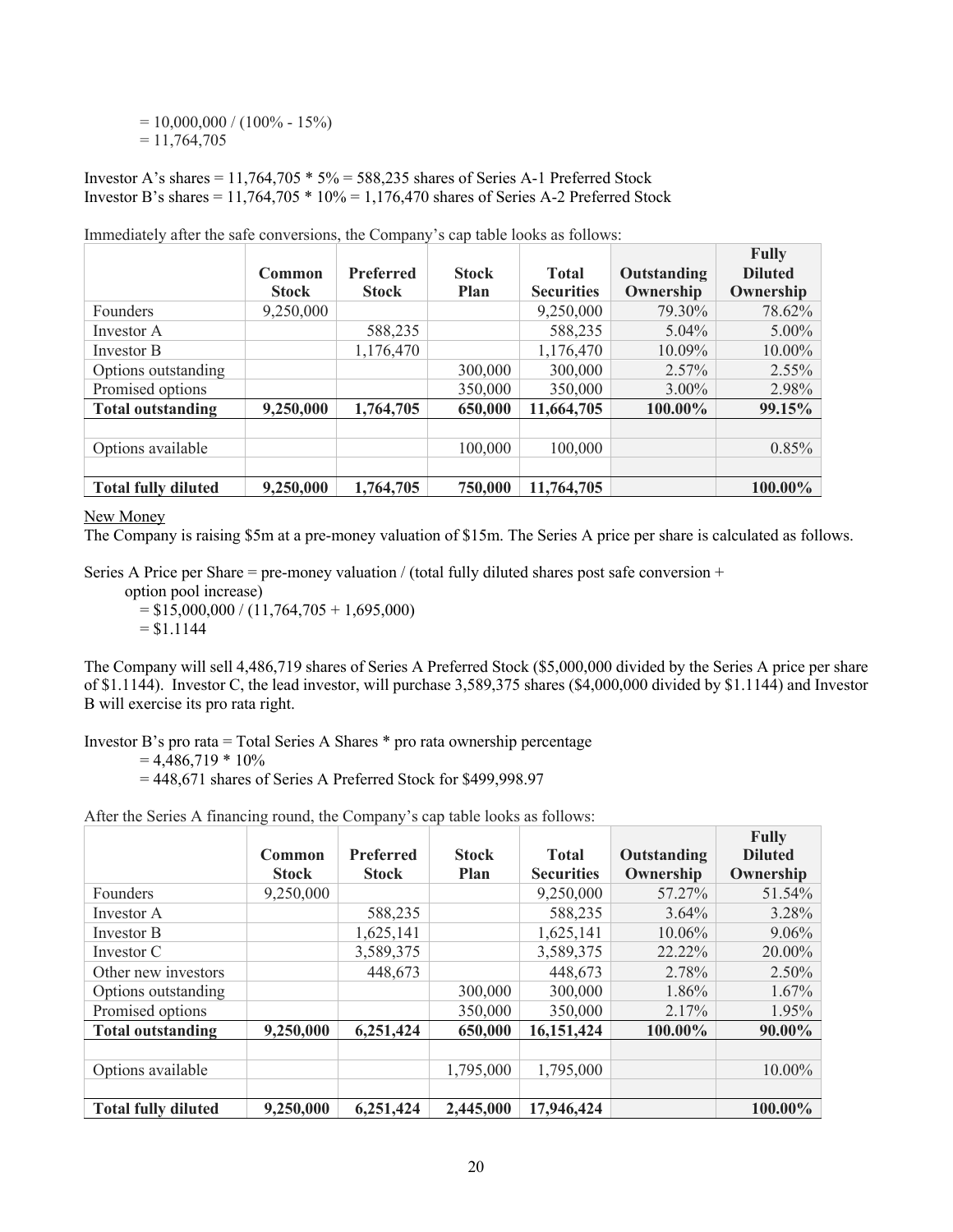Investor B maintained its 10% ownership by purchasing 10% of the shares of Series A Preferred Stock issued in this round. However, its post-closing fully diluted ownership is 9.06% instead of 10% because its safe conversion shares are diluted by the option pool increase. Investor A's post-closing fully diluted ownership is 3.28% because it was diluted by both the total Series A Preferred Stock issued in this financing (since the Company did not grant it a pro rata side letter) as well as the option pool increase.

In the safe, the Series A Preferred Stock is referred to as *Standard Preferred Stock* and the Series A-1 and Series A-2 Preferred Stock is referred to as *Safe Preferred Stock*. The table below sets forth a comparison between the Standard Preferred and the Safe Preferred as each would be described in the Company's certificate of incorporation.

|                                                                                                       | <b>Series A</b><br>(Standard Preferred)                                    | <b>Series A-1</b><br>(Safe Preferred)                                    | Series A-2<br>(Safe Preferred)                                             |
|-------------------------------------------------------------------------------------------------------|----------------------------------------------------------------------------|--------------------------------------------------------------------------|----------------------------------------------------------------------------|
| Liquidation Preference on a per<br>share basis                                                        | \$1.1144                                                                   | \$0.3400                                                                 | \$0.6800                                                                   |
| Aggregate payout in a Change<br>of Control transaction (each<br>series pari passu with the<br>others) | \$5,000,000                                                                | \$200,000                                                                | \$800,000                                                                  |
| Conversion price and original<br>issuance price at the time of the<br>Series A financing              | \$1.1144<br>Initially converts into<br>4,486,719 shares of<br>common stock | \$0.3400<br>Initially converts into<br>588,235 shares of<br>common stock | \$0.6800<br>Initially converts into<br>1,176,470 shares of<br>common stock |
| Dividend rate per share<br>(based on an 8% dividend)                                                  | \$0.0892                                                                   | \$0.0272                                                                 | \$0.0544                                                                   |

# **3) What happens to the safes if the Company is acquired for \$10m prior to an Equity Financing?**

The Company receives a proposal to be acquired for \$10m in cash. Immediately prior to the acquisition, the Company's cap table looks as follows:

|                               |               |              |                   |                   |             | <b>Fully</b>   |
|-------------------------------|---------------|--------------|-------------------|-------------------|-------------|----------------|
|                               | <b>Common</b> | Preferred    |                   | <b>Total</b>      | Outstanding | <b>Diluted</b> |
|                               | <b>Stock</b>  | <b>Stock</b> | <b>Stock Plan</b> | <b>Securities</b> | Ownership   | Ownership      |
| <b>Founders</b>               | 9,250,000     |              |                   | 9,250,000         | 96.86%      | 92.50%         |
| Options outstanding           |               |              | 300,000           | 300,000           | 3.14%       | 3.00%          |
| Promised options <sup>3</sup> |               |              | $\theta$          | 0                 | $0.00\%$    | $0.00\%$       |
| <b>Total outstanding</b>      | 9,250,000     | 0            | 300,000           | 9,550,000         | 100.00%     | 95.50%         |
|                               |               |              |                   |                   |             |                |
| Options available             |               |              | 450,000           | 450,000           |             | $4.50\%$       |
|                               |               |              |                   |                   |             |                |
| <b>Total fully diluted</b>    | 9,250,000     |              | 750,000           | 10,000,000        |             | 100.00%        |

In this *Liquidity Event*, the individual safe holders will automatically receive the greater of their *Purchase Amount* (the "*Cash-Out Amount*") or the amount payable on their *Conversion Amount*, the number of shares of Common Stock equal to the *Purchase Amount* divided by the *Liquidity Price*.

<sup>&</sup>lt;sup>3</sup> Because treatment of promised options is deal-specific, we have removed them here to simplify the example.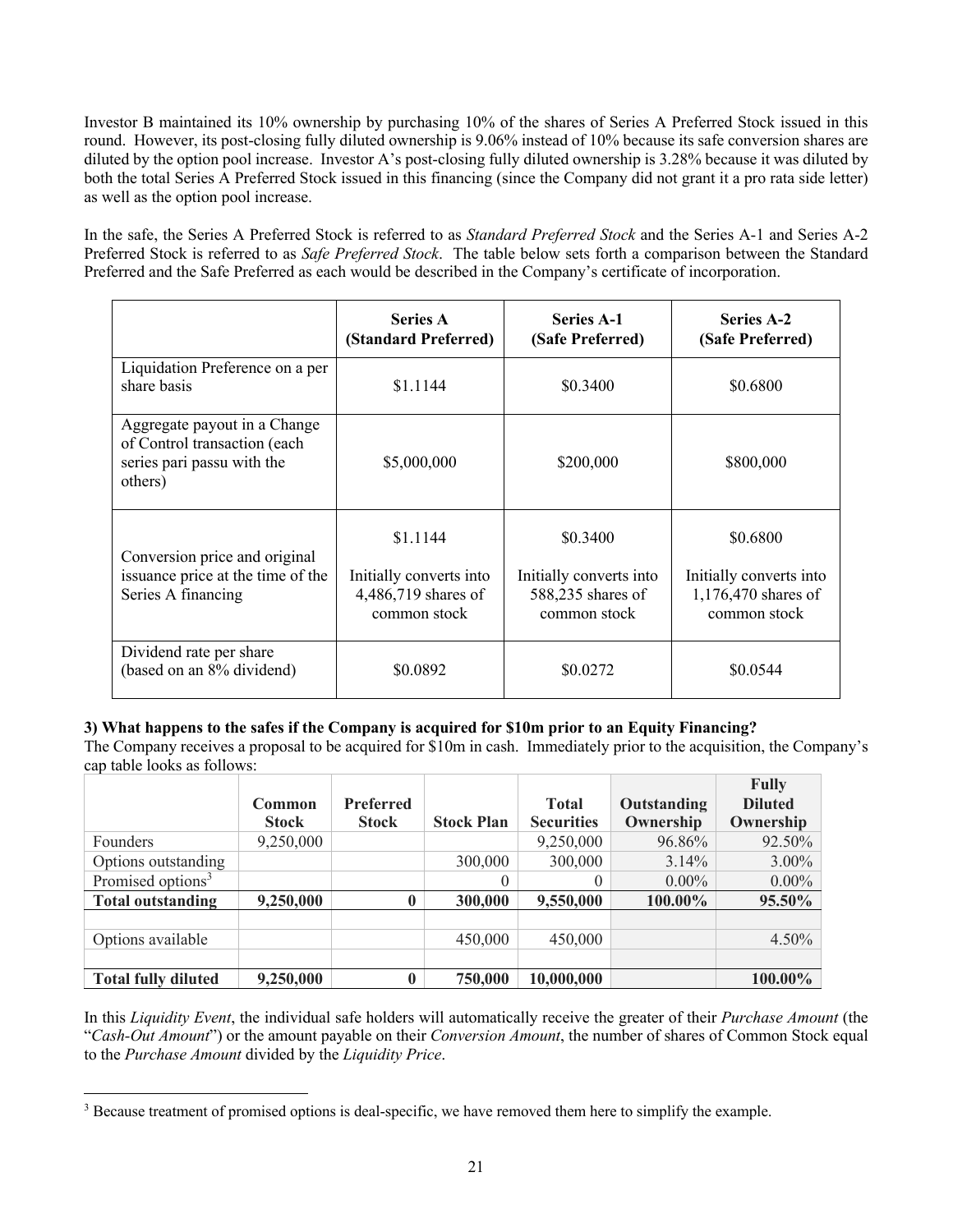Investor A's Conversion Amount = Purchase Amount / Liquidity Price

- = \$200,000 / (Post-Money Valuation Cap / Liquidity Capitalization)
- $=$  \$200,000 / (\$4,000,000 / (9,550,000 / 85%))
- $= 561,764$

Investor B's Conversion Amount = Purchase Amount / Liquidity Price

- = \$800,000 / (Post-Money Valuation Cap / Liquidity Capitalization)
- $=$  \$800,000 / (\$8,000,000 / (9,550,000 / 85%))
- $= 1,123,529$

The per share cash consideration for all stockholders, if the safes convert, is \$0.8901 (\$10,000,000 divided by the *Liquidity Capitalization* of 11,235,293). In this scenario, both safes would automatically convert into common stock because Investor A and Investor B's pro rata share of the cash consideration exceeds their respective *Purchase Amount* (see calculation below).

Investor A's share of cash consideration =  $561,764 * $0.8901 = $500,026$ Investor B's share of cash consideration =  $1,123,529$  \* \$0.8901 = \$1,000,053

# **4) What happens to the safes if the Company is acquired for \$3m prior to an Equity Financing?**

The Company receives a proposal to be acquired for \$3m in cash.

Immediately prior to the acquisition, the Company's cap table looks the same as in question #3 above in which it was acquired for \$10m. The calculation of each safe holder's *Conversion Amount* is therefore the same. Investor A and Investor B would receive 561,764 and 1,123,529 shares respectively.

The per share cash consideration, if the safes convert, is \$0.2670 (\$3,000,000 divided by the *Liquidity Capitalization* of 11,235,293). In this scenario, neither safe would convert since the safe holders' pro rata share of the cash consideration is less than their *Purchase Amount* (see calculation below). After the safe holders are paid back, the remaining cash consideration of \$2m is shared pro rata among all other stockholders.

Investor A's share of cash consideration =  $561,764 * $0.2670 = $149,991$ Investor B's share of cash consideration =  $1,123,529$  \* \$0.2670 = \$299,982

If in the example above, the Company had outstanding promissory notes, then those would have been paid back prior to the safes since the safe holders' right to receive their *Cash-Out Amount* is junior to payment of outstanding indebtedness and credit claims.

**5) What is the impact on the Company's cap table of an Equity Financing with a post-money valuation of \$11m?** The Company signed a Series Seed term sheet to raise \$2.2m at a pre-money valuation of \$8.8m (which pre-money valuation includes (i) an ungranted and unallocated employee option pool representing 10% of the fully-diluted postclosing capitalization and (ii) all shares of Company capital stock issued in respect of outstanding safes and/or convertible promissory notes), resulting in a post-money valuation of \$11m. Investor C, the lead investor, will be investing \$1.65m for 15% post-closing fully diluted ownership.

| Pre-money valuation:    | \$8,800,000  | Target available option pool: | 10%              |
|-------------------------|--------------|-------------------------------|------------------|
| Total raise (new cash): | \$2,200,000  | Option pool increase:         | 1,573,000 shares |
| Post-money valuation:   | \$11,000,000 | Series Seed price per share:  | \$0.6577         |

Immediately prior to the financing and safe conversion, the cap table looks the same as in example #2 above. The Company's outstanding post-money safes will convert into a minimum of 15% of the Company's Capitalization. However, if the Series Seed price per share is less than the *Safe Price*, then the safe conversion shares are calculated based on the *Purchase Amount* divided by the Series Seed price per share.

For purposes of this comparison, the *Company Capitalization* is calculated as follows.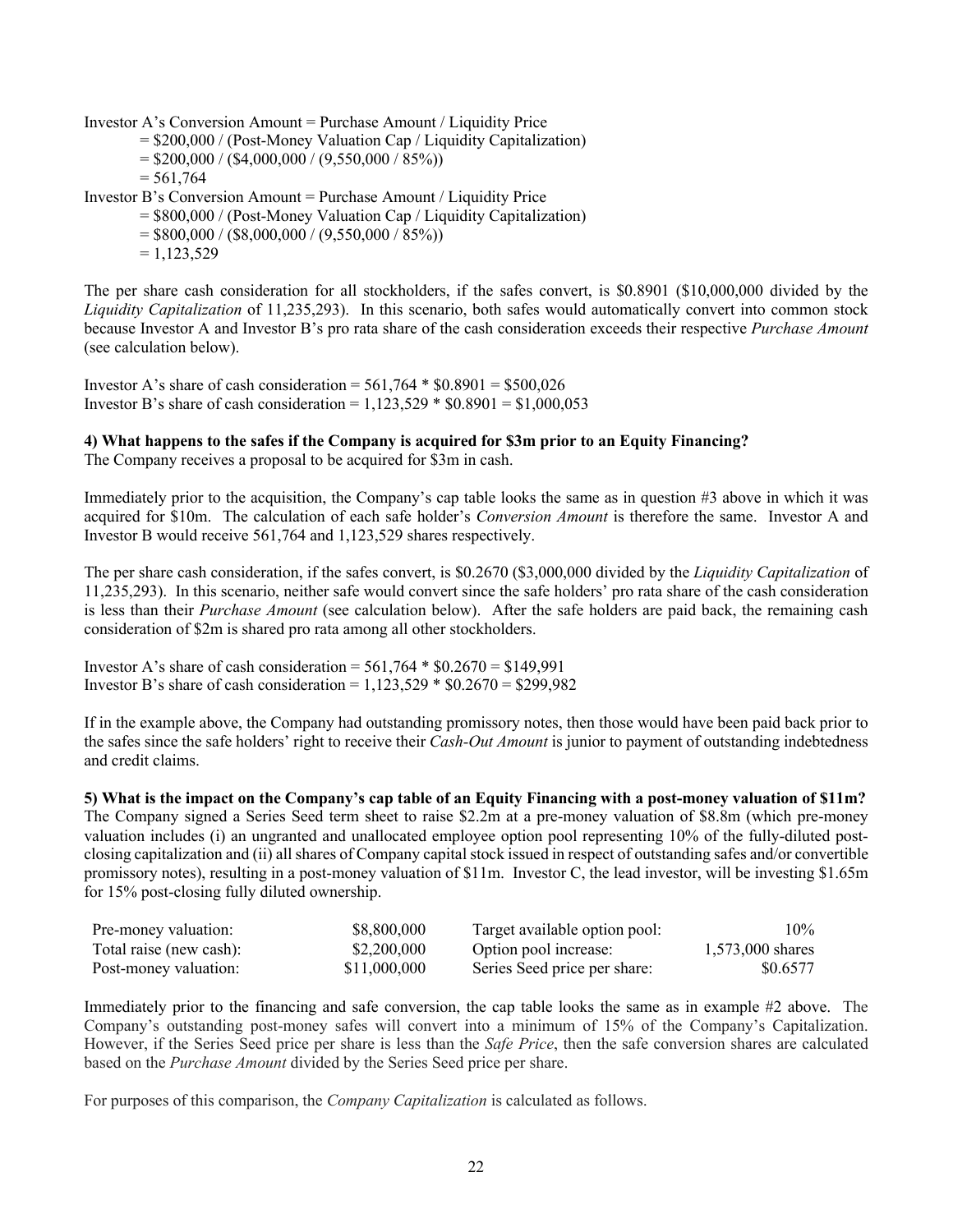Company Capitalization = Capital Stock Issued and Outstanding + Issued, Outstanding, and Promised Options + Unissued Options Pool + Converting Securities

 $= 9,250,000 + 650,000 + 100,000 + (Comparing Capitalization * 15%)$ 

 $= 10,000,000 / (100\% - 15\%)$ 

 $= 11,764,705$ 

|                                                               | <b>Investor A</b>                      | <b>Investor B</b>                         |
|---------------------------------------------------------------|----------------------------------------|-------------------------------------------|
| (1) Purchase Amount divided by<br>Series Seed price per share | 304,090 shares                         | 1,216,360 shares                          |
| (2) Purchase Amount divided by<br>Safe Price                  | 588,235 shares<br>$(11,764,705 * 5\%)$ | 1,176,470 shares<br>$(11,764,705 * 10\%)$ |
| Method that results in the greater<br>number of shares        | (2) Safe Price                         | (1) Series Seed price per share           |

For purposes of calculating the number of shares Investor A receives, the *Company Capitalization* is calculated as follows.

Company Capitalization = Capital Stock Issued and Outstanding + Issued, Outstanding, and Promised Options + Unissued Options Pool + Converting Securities

 $= 9,250,000 + 650,000 + 100,000 +$  (Investor B shares + (Company Capitalization \* 5%))  $= (10,000,000 + 1,216,360) / (100\% - 5\%)$ 

 $= 11,806,694$ 

Investor A's shares  $= 11,806,694 * 5\% = 590,334$  shares of Series Seed-1 Preferred Stock

|                            | Common       | <b>Preferred</b> | <b>Stock</b> | <b>Total</b>      | Outstanding | <b>Fully</b><br><b>Diluted</b> |
|----------------------------|--------------|------------------|--------------|-------------------|-------------|--------------------------------|
|                            | <b>Stock</b> | <b>Stock</b>     | <b>Plan</b>  | <b>Securities</b> | Ownership   | Ownership                      |
| Founders                   | 9,250,000    |                  |              | 9,250,000         | 79.02%      | 78.35%                         |
| Investor A                 |              | 590,334          |              | 590,334           | $5.04\%$    | 5.00%                          |
| Investor B                 |              | 1,216,360        |              | 1,216,360         | 10.39%      | 10.30%                         |
| Options outstanding        |              |                  | 300,000      | 300,000           | $2.56\%$    | 2.54%                          |
| Promised options           |              |                  | 350,000      | 350,000           | 2.99%       | 2.96%                          |
| <b>Total outstanding</b>   | 9,250,000    | 1,806,694        | 650,000      | 11,706,694        | 100.00%     | 99.15%                         |
|                            |              |                  |              |                   |             |                                |
| Options available          |              |                  | 100,000      | 100,000           |             | 0.85%                          |
|                            |              |                  |              |                   |             |                                |
| <b>Total fully diluted</b> | 9,250,000    | 1,806,694        | 750,000      | 11,806,694        |             | 100.00%                        |

Immediately after the safe conversions, the Company's cap table looks as follows:

In this scenario, Investor B's safe converted into 10.3% ownership versus the 10% implied by its \$8m post-money valuation cap because the Series Seed price per share is less than this safe's Safe Price. Because Investor B has a pro rata right, it will also be calculated based on this 10.3% ownership.

#### New Money

The Company is raising \$2.2m at a pre-money valuation of \$8.8m. The Series Seed price per share is calculated as follows.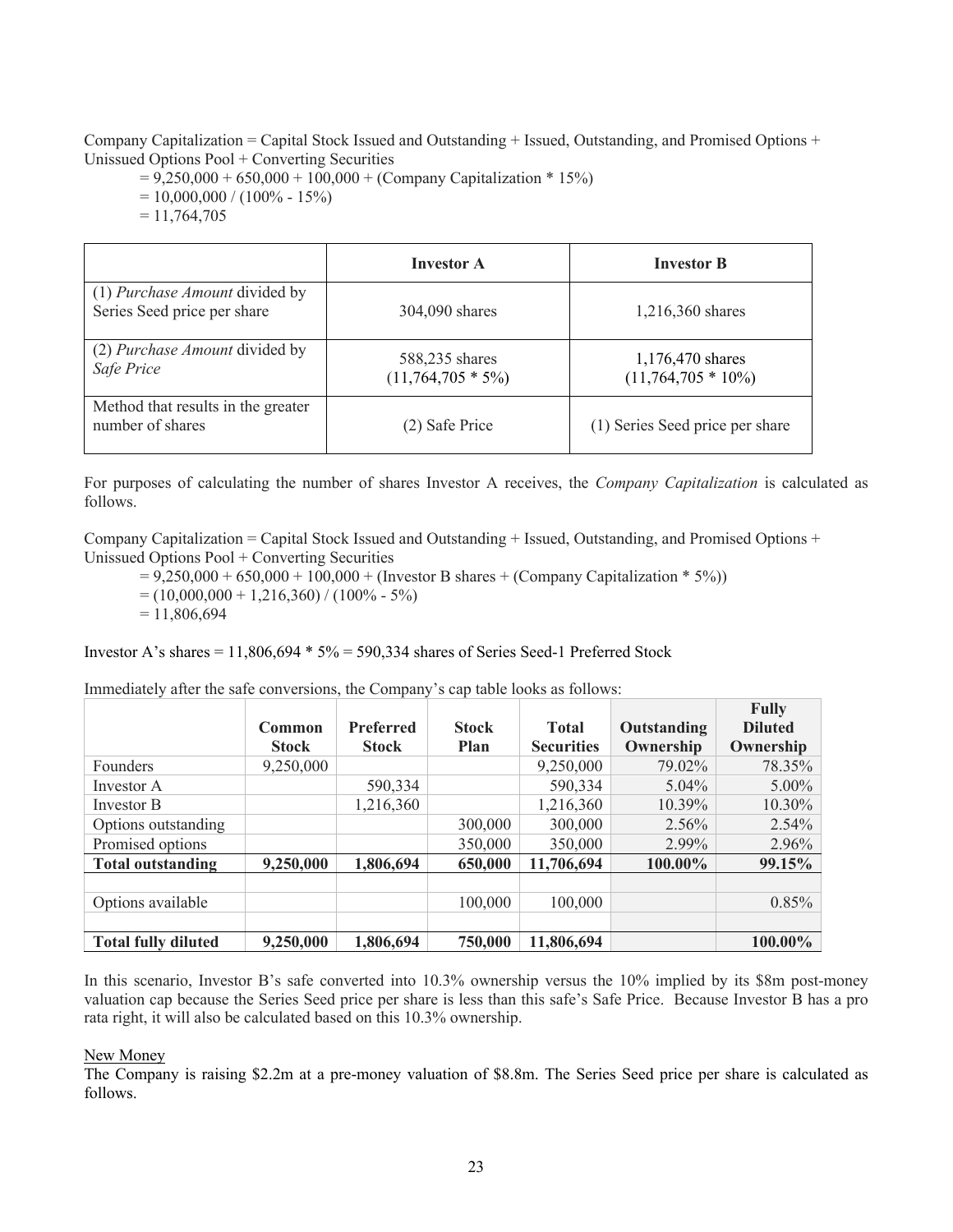Series Seed Price per Share = pre-money valuation / (total fully diluted shares post safe conversion +

option pool increase)

 $= $8,800,000 / (11,806,694 + 1,573,000)$ 

 $=$  \$0.6577

The Company will sell 3,344,990 shares of Series Seed Preferred Stock (\$2,200,000 divided by the Series Seed price per share of \$0.6577). Investor C, the lead investor, will purchase 2,508,742 shares (\$1,650,000 divided by \$0.6577) and Investor B will exercise its pro rata right.

Investor B's pro rata = Total Series Seed Shares \* pro rata ownership percentage

 $= 3,344,990 * 10.3%$ 

= 344,533 shares of Series Seed Preferred Stock for \$226,599.36

|                            |               |                  |              |                   |             | <b>Fully</b>   |
|----------------------------|---------------|------------------|--------------|-------------------|-------------|----------------|
|                            | <b>Common</b> | <b>Preferred</b> | <b>Stock</b> | <b>Total</b>      | Outstanding | <b>Diluted</b> |
|                            | <b>Stock</b>  | <b>Stock</b>     | <b>Plan</b>  | <b>Securities</b> | Ownership   | Ownership      |
| Founders                   | 9,250,000     |                  |              | 9,250,000         | 61.45%      | 55.32%         |
| Investor A                 |               | 590,334          |              | 590,334           | 3.92%       | $3.53\%$       |
| Investor B                 |               | 1,560,893        |              | 1,560,893         | 10.37%      | 9.33%          |
| Investor C                 |               | 2,508,742        |              | 2,508,742         | 16.67%      | 15.00%         |
| Other new investors        |               | 491,715          |              | 491,715           | $3.27\%$    | 2.94%          |
| Options outstanding        |               |                  | 300,000      | 300,000           | 1.99%       | 1.79%          |
| Promised options           |               |                  | 350,000      | 350,000           | $2.33\%$    | 2.09%          |
| <b>Total outstanding</b>   | 9,250,000     | 5,151,684        | 650,000      | 15,051,684        | 100.00%     | 90.00%         |
|                            |               |                  |              |                   |             |                |
| Options available          |               |                  | 1,673,000    | 1,673,000         |             | 10.00%         |
|                            |               |                  |              |                   |             |                |
| <b>Total fully diluted</b> | 9,250,000     | 5,151,684        | 2,323,000    | 16,724,684        |             | 100.00%        |

After the Series Seed financing round, the Company's cap table looks as follows:

**EXAMPLE 2** – combination of pre-money and post-money safes

ABC, Inc. (the "Company") raised \$1,000,000 from two investors. Investor A purchased a \$200,000 safe at a \$3.8m premoney valuation cap safe and Investor B purchased an \$800,000 safe at an \$8m post-money valuation cap.

# **1) What is the estimated dilution from these two safes?**

At this point, the Company has sold at least 15% to investors. However, in this scenario there is more uncertainty since the dilution from the pre-money valuation cap safe is more difficult to estimate because it depends on both (i) the option pool increase associated with the *Equity Financing* in which the safe will convert as well as (ii) how much in total the Company raises on convertible securities.

Investor A =  $$200,000 / ($200,000 + $3,800,000) = 5\%$ Investor B =  $$800,000 / $8,000,000 = 10\%$ 

The Company issued a pro rata side letter to Investor B, giving this investor the right to purchase 10% of the new money being raised in the next *Equity Financing*. For example, if the Company raises a \$5m Series A, Investor B would have a contractual right to invest up to \$500k.

# **2) What is the impact of an Equity Financing on the Company's cap table?**

The Company signed a Series A term sheet to raise \$5m at a pre-money valuation of \$15m (which pre-money valuation includes (i) an ungranted and unallocated employee option pool representing 10% of the fully-diluted post-closing capitalization and (ii) all shares of Company capital stock issued in respect of outstanding safes and/or convertible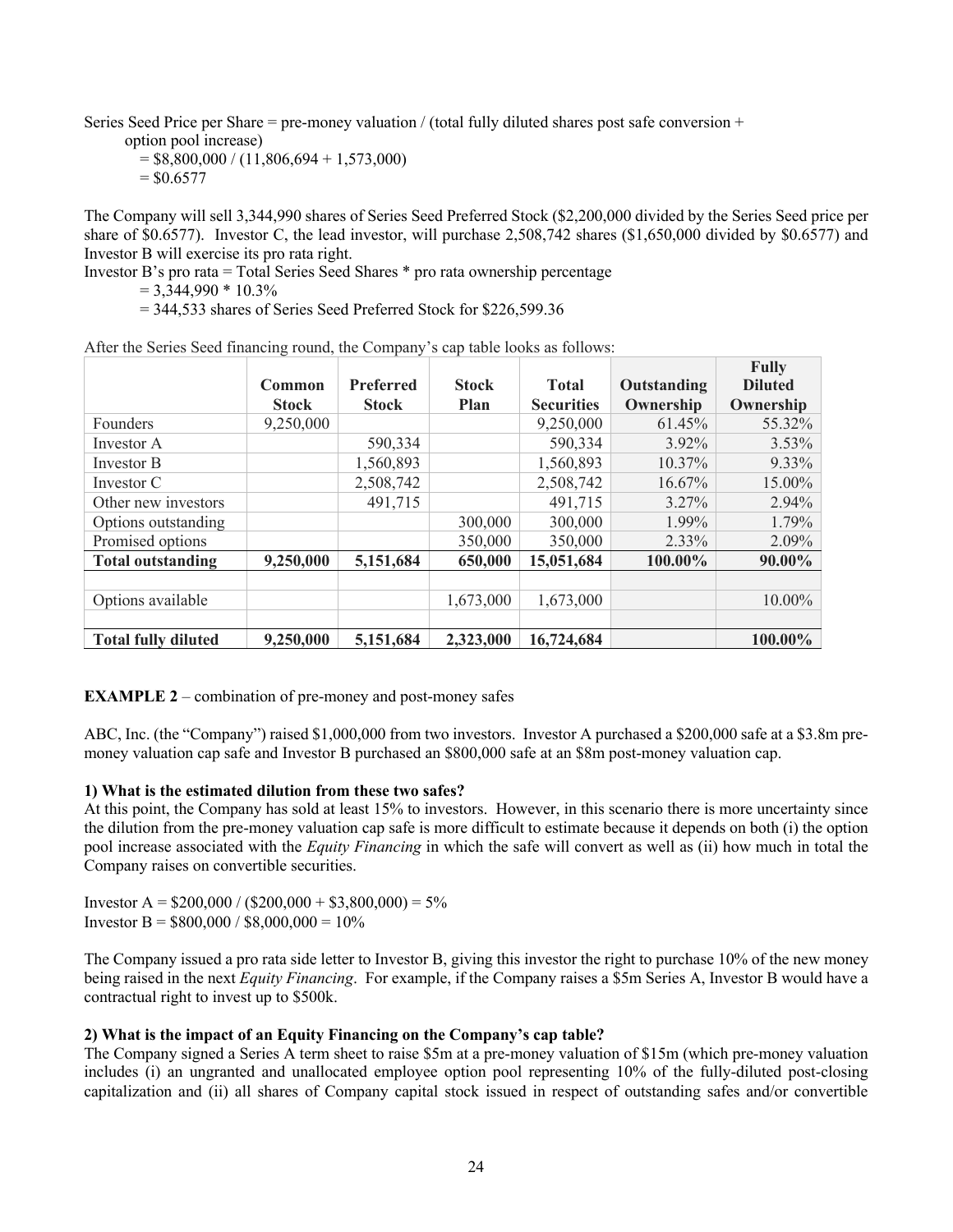promissory notes), resulting in a post-money valuation of \$20m. Investor C, the lead investor, will be investing \$4m for 20% post-closing fully diluted ownership.

| Pre-money valuation:    | \$15,000,000 | Target available option pool: | $10\%$           |
|-------------------------|--------------|-------------------------------|------------------|
| Total raise (new cash): | \$5,000,000  | Option pool increase:         | 1,700,000 shares |
| Post-money valuation:   | \$20,000,000 | Series A price per share:     | \$1.1115         |

Immediately prior to the financing and safe conversion, the cap table looks as follows:

|                            |              |                  |                   |                   |             | <b>Fully</b>   |
|----------------------------|--------------|------------------|-------------------|-------------------|-------------|----------------|
|                            | Common       | <b>Preferred</b> |                   | <b>Total</b>      | Outstanding | <b>Diluted</b> |
|                            | <b>Stock</b> | <b>Stock</b>     | <b>Stock Plan</b> | <b>Securities</b> | Ownership   | Ownership      |
| Founders                   | 9,250,000    |                  |                   | 9,250,000         | 93.43%      | 92.50%         |
| Options outstanding        |              |                  | 300,000           | 300,000           | $3.03\%$    | $3.00\%$       |
| Promised options           |              |                  | 350,000           | 350,000           | $3.54\%$    | 3.50%          |
| <b>Total outstanding</b>   | 9,250,000    |                  | 650,000           | 9,900,000         | 100.00%     | 99.00%         |
|                            |              |                  |                   |                   |             |                |
| Options available          |              |                  | 100,000           | 100,000           |             | $1.00\%$       |
|                            |              |                  |                   |                   |             |                |
| <b>Total fully diluted</b> | 9,250,000    |                  | 750,000           | 10,000,000        |             | $100.00\%$     |

#### Safe Conversion

As explained in question #1 above, the Company's outstanding safes will convert into at least 15% ownership. However, unlike in the post-money safes only scenario, there is less certainty on how dilutive the safes will be since Investor A invested using a pre-money safe.

Investor A's Conversion Shares = Purchase Amount / Safe Price

Safe Price **=** Pre-Money Valuation Cap / Pre-Money Safe Company Capitalization  $= $3,800,000$  / (Pre-Financing Fully Diluted Shares + Option Pool Increase)  $= $3,800,000 / (10,000,000 + 1,700,000)$  $= $0.3248$ 

 $=$  \$200,000 / \$0.3248 = 615,763 shares of Series A-1 Preferred Stock

Investor B's Conversion Shares = 10% \* Post-Money Safe Company Capitalization

Post-Money Safe Company Capitalization = Capital Stock Issued and Outstanding + Issued, Outstanding, and Promised Options + Unissued Options Pool + Converting Securities

 $= 10,000,000 + 615,763 + (Post-Money Safe Company Capitalization * 10%)$  $= 10,615,763 / (100\% - 10\%)$  $= 11,795,292$ 

 $= 11,795,292 * 10\%$ 

= 1,179,529 shares of Series A-2 Preferred Stock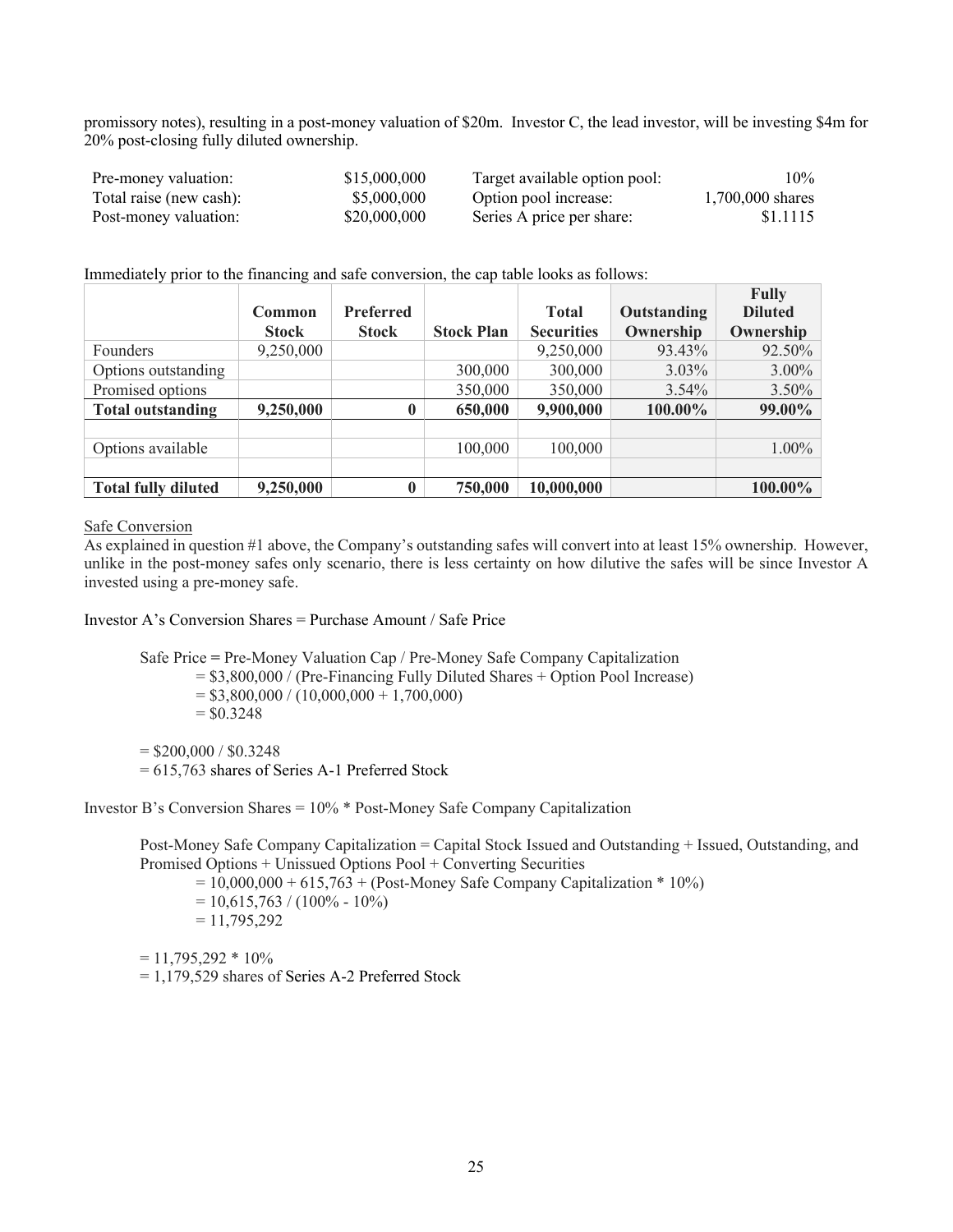|                            |              |                  |              |                   |             | <b>Fully</b>   |
|----------------------------|--------------|------------------|--------------|-------------------|-------------|----------------|
|                            | Common       | <b>Preferred</b> | <b>Stock</b> | <b>Total</b>      | Outstanding | <b>Diluted</b> |
|                            | <b>Stock</b> | <b>Stock</b>     | Plan         | <b>Securities</b> | Ownership   | Ownership      |
| <b>Founders</b>            | 9,250,000    |                  |              | 9,250,000         | 79.08%      | 78.42%         |
| Investor A                 |              | 615,763          |              | 615,763           | $5.27\%$    | 5.22%          |
| Investor B                 |              | 1,179,529        |              | 1,179,529         | 10.09%      | 10.00%         |
| Options outstanding        |              |                  | 300,000      | 300,000           | $2.57\%$    | 2.54%          |
| Promised options           |              |                  | 350,000      | 350,000           | 2.99%       | 2.97%          |
| <b>Total outstanding</b>   | 9,250,000    | 1,795,292        | 650,000      | 11,695,292        | 100.00%     | 99.15%         |
|                            |              |                  |              |                   |             |                |
| Options available          |              |                  | 100,000      | 100,000           |             | 0.85%          |
|                            |              |                  |              |                   |             |                |
| <b>Total fully diluted</b> | 9,250,000    | 1,795,292        | 750,000      | 11,795,292        |             | 100.00%        |

Immediately after the safe conversions, the Company's cap table looks as follows:

New Money

The Company is raising \$5m at a pre-money valuation of \$15m. The Series A price per share is calculated as follows.

Series A Price per Share = pre-money valuation  $/$  (total fully diluted shares post safe conversion +

option pool increase)

 $= $15,000,000 / (11,795,292 + 1,700,000)$  $= $1.1115$ 

The Company will sell 4,498,426 shares of Series A Preferred Stock (\$5,000,000 divided by the Series A price per share of \$1.1144). Investor C, the lead investor, will purchase 3,598,740 shares (\$4,000,000 divided by \$1.1115) and Investor B will exercise its pro rata right.

Investor B's pro rata = Total Series A Shares \* pro rata ownership percentage

 $= 4,498,426 * 10\%$ 

= 449,842 shares of Series A Preferred Stock for \$499,999.39

After the Series A financing round, the Company's cap table looks as follows:

|                            |              |              |              |                   |             | <b>Fully</b>   |
|----------------------------|--------------|--------------|--------------|-------------------|-------------|----------------|
|                            | Common       | Preferred    | <b>Stock</b> | <b>Total</b>      | Outstanding | <b>Diluted</b> |
|                            | <b>Stock</b> | <b>Stock</b> | <b>Plan</b>  | <b>Securities</b> | Ownership   | Ownership      |
| <b>Founders</b>            | 9,250,000    |              |              | 9,250,000         | 57.13%      | 51.40%         |
| Investor A                 |              | 615,763      |              | 615,763           | 3.80%       | $3.42\%$       |
| Investor B                 |              | 1,629,371    |              | 1,629,371         | 10.06%      | $9.06\%$       |
| Investor C                 |              | 3,598,740    |              | 3,598,740         | 22.22%      | 20.00%         |
| Other new investors        |              | 449,844      |              | 449,844           | 2.78%       | $2.50\%$       |
| Options outstanding        |              |              | 300,000      | 300,000           | 1.85%       | $1.67\%$       |
| Promised options           |              |              | 350,000      | 350,000           | 2.16%       | 1.95%          |
| <b>Total outstanding</b>   | 9,250,000    | 6,293,718    | 650,000      | 16, 193, 718      | 100.00%     | 90.00%         |
|                            |              |              |              |                   |             |                |
| Options available          |              |              | 1,800,000    | 1,800,000         |             | 10.00%         |
|                            |              |              |              |                   |             |                |
| <b>Total fully diluted</b> | 9,250,000    | 6,293,718    | 2,450,000    | 17,993,718        |             | 100.00%        |

Investor B maintained its 10% ownership by purchasing 10% of the shares of Series A Preferred Stock issued in this round. However, its post-closing fully diluted ownership is 9.06% instead of 10% because its safe conversion shares are diluted by the option pool increase. Investor A's post-closing fully diluted ownership is 3.42% because it was diluted by the total Series A Preferred Stock issued in this financing (since the Company did not grant it a pro rata side letter).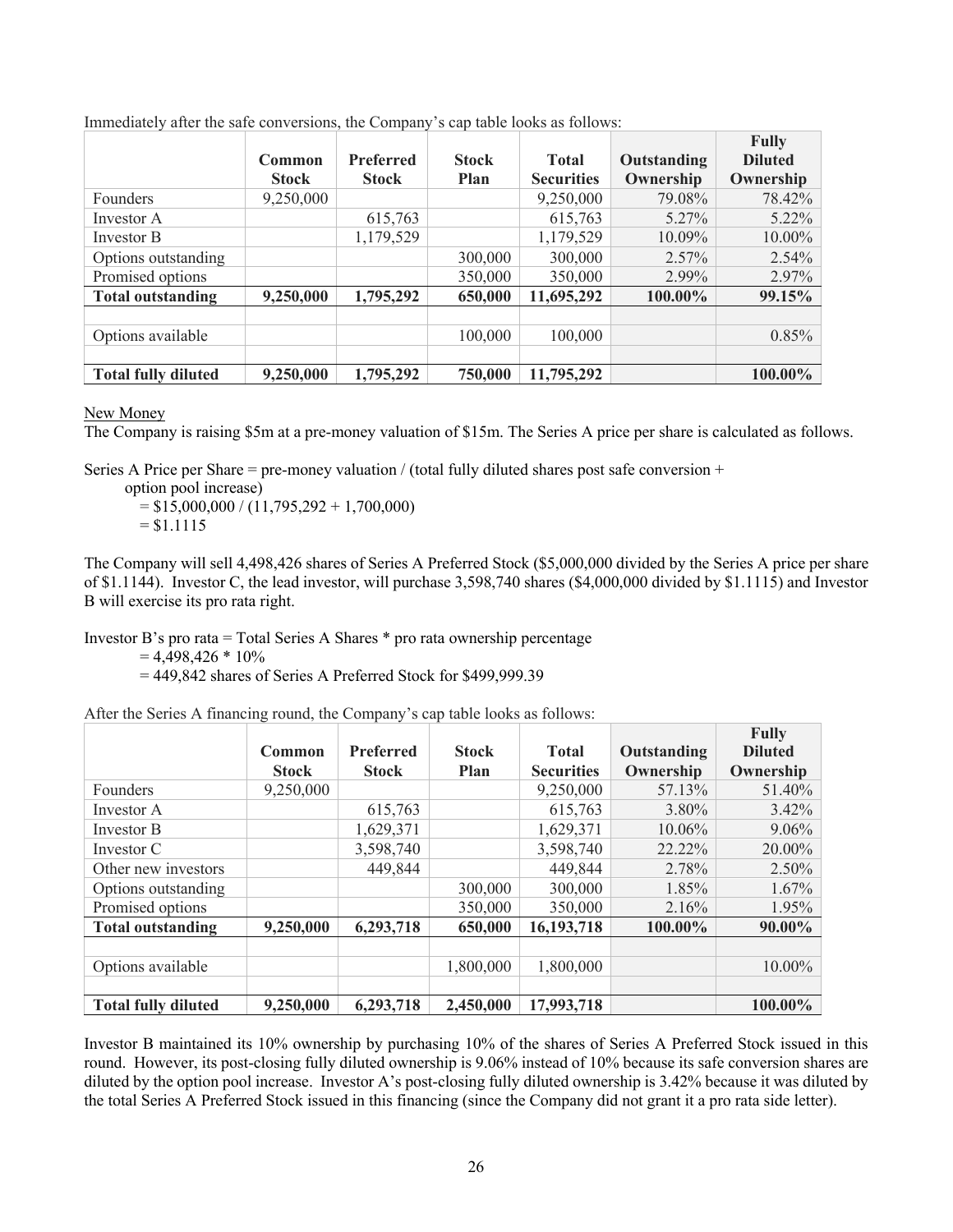#### **3) What happens to the safes if the Company is acquired for \$10m cash prior to an Equity Financing?**

The Company receives a proposal to be acquired for \$10m in cash. Immediately prior to the acquisition, the Company's cap table looks as follows:

|                               | Common<br><b>Stock</b> | Preferred<br><b>Stock</b> | <b>Stock Plan</b> | <b>Total</b><br><b>Securities</b> | Outstanding<br>Ownership | <b>Fully</b><br><b>Diluted</b><br>Ownership |
|-------------------------------|------------------------|---------------------------|-------------------|-----------------------------------|--------------------------|---------------------------------------------|
| Founders                      | 9,250,000              |                           |                   | 9,250,000                         | 96.86%                   | 92.50%                                      |
| Options outstanding           |                        |                           | 300,000           | 300,000                           | $3.14\%$                 | $3.00\%$                                    |
| Promised options <sup>4</sup> |                        |                           |                   | 0                                 | $0.00\%$                 | $0.00\%$                                    |
| <b>Total outstanding</b>      | 9,250,000              |                           | 300,000           | 9,550,000                         | $100.00\%$               | 95.50%                                      |
|                               |                        |                           |                   |                                   |                          |                                             |
| Options available             |                        |                           | 450,000           | 450,000                           |                          | $4.50\%$                                    |
|                               |                        |                           |                   |                                   |                          |                                             |
| <b>Total fully diluted</b>    | 9,250,000              |                           | 750,000           | 10,000,000                        |                          | 100.00%                                     |

In this *Liquidity Event*, Investor B will automatically receive the greater of its *Cash-Out Amount* or the amount payable on its *Conversion Amount*. Investor A has the option of either receiving its *Cash-Out Amount* or automatically receiving the amount payable on its *Conversion Amount* if it fails to select the cash option.

Investor A's Conversion Amount = Purchase Amount / Liquidity Price

- = \$200,00 / (Pre-Money Valuation Cap / Liquidity Capitalization)
- $=$  \$200,000 / (\$3,800,000 / 9,550,000)

 $= 502,631$ 

Investor B's Conversion Amount = Purchase Amount / Liquidity Price

- = \$800,000 / (Post-Money Valuation Cap / Liquidity Capitalization)
- $=$  \$800,000 / (\$8,000,000 / ((9,550,000 + 502,631) / 90%)))

 $= 1.116,959$ 

The per share cash consideration for all stockholders, if the safes convert, is \$0.8953 (\$10,000,000 divided by the Liquidity Capitalization of 11,169,590). In this scenario, both safes would convert into common stock because Investor A and Investor B's pro rata share of the cash consideration exceeds their respective Purchase Amount (see calculation below).

Investor A's share of cash consideration =  $502.631 * $0.8953 = $450.006$ Investor B's share of cash consideration =  $1,116,959$  \* \$0.8953 = \$1,000,013

#### **4) What happens to the safes if the Company is acquired for \$3m prior to an Equity Financing?**

The Company receives a proposal to be acquired for \$3m in cash. Immediately prior to the acquisition, the Company's cap table looks the same as in question #3 above in which it was acquired for \$10m. The calculation of each safe holder's *Conversion Amount* is therefore the same. Investor A and Investor B would receive 502,631 and 1,116,959 shares respectively.

The per share cash consideration, if the safes convert, is \$0.2686 (\$3,000,000 divided by the *Liquidity Capitalization* of 11,169,590). In this scenario, neither safe would convert since the safe holders' pro rata share of the cash consideration is less than their *Purchase Amount* (see calculation below). After the safe holders are paid back, the remaining cash consideration of \$2m is shared pro rata among all other stockholders.

Investor A's share of cash consideration =  $502,631 * $0.2686 = $135,007$ Investor B's share of cash consideration =  $1,116,959$  \* \$0.2686 = \$300,015

<sup>&</sup>lt;sup>4</sup> Because treatment of promised options is deal-specific, we have removed them here to simplify the example.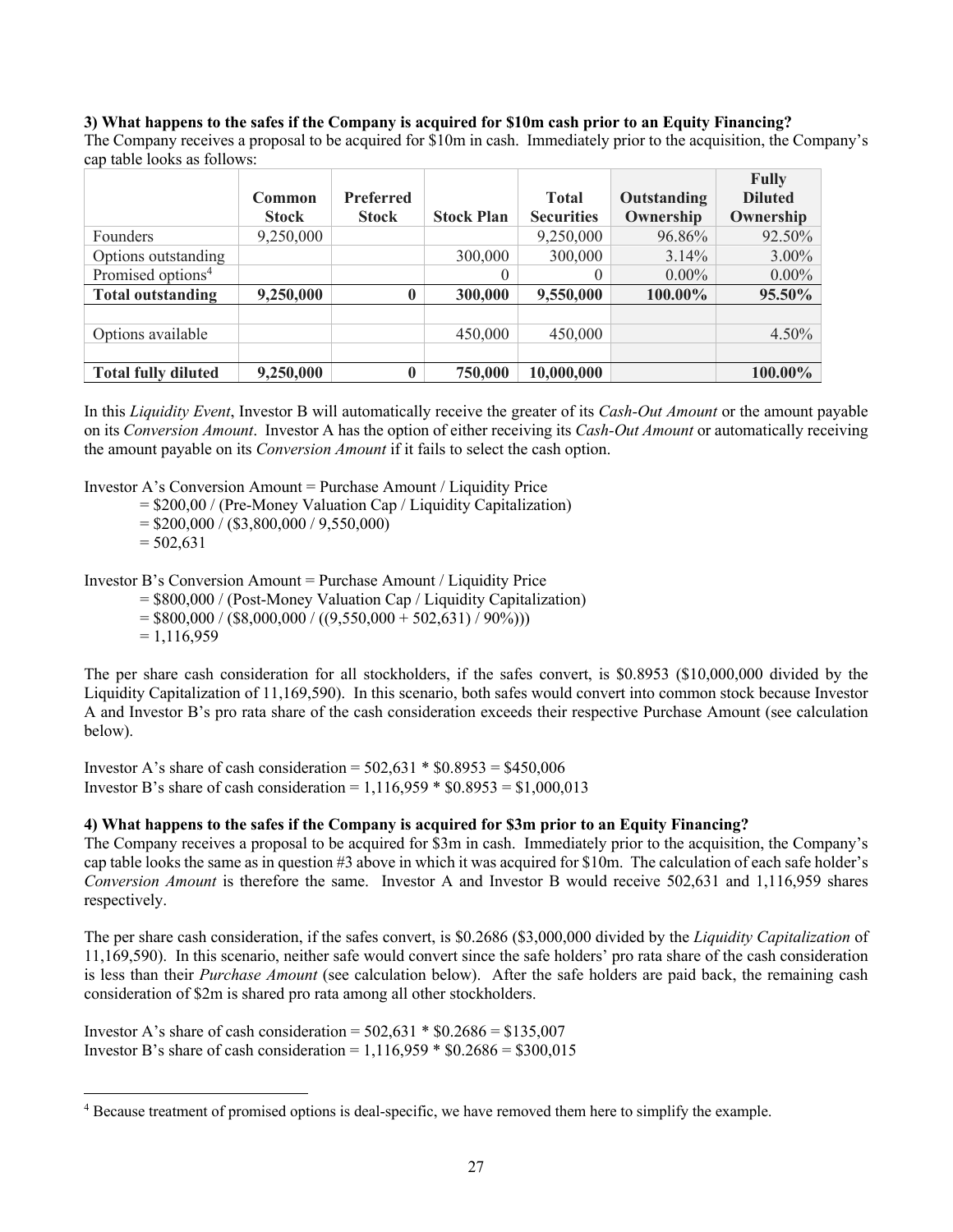If in the example above, the Company had outstanding promissory notes, then those would have been paid back prior to the safes since the safe holders' right to receive their *Cash-Out Amount* is junior to payment of outstanding indebtedness and credit claims.

**5) What is the impact on the Company's cap table of an Equity Financing with a post-money valuation of \$11m?** The Company signed a Series Seed term sheet to raise \$2.2m at a pre-money valuation of \$8.8m (which pre-money valuation includes (i) an ungranted and unallocated employee option pool representing 10% of the fully-diluted postclosing capitalization and (ii) all shares of Company capital stock issued in respect of outstanding safes and/or convertible promissory notes), resulting in a post-money valuation of \$11m. Investor C, the lead investor, will be investing \$1.65m for 15% post-closing fully diluted ownership.

| Pre-money valuation:    | \$8,800,000  | Target available option pool: | 10%              |
|-------------------------|--------------|-------------------------------|------------------|
| Total raise (new cash): | \$2,200,000  | Option pool increase:         | 1,575,000 shares |
| Post-money valuation:   | \$11,000,000 | Series Seed price per share:  | \$0.6566         |

Immediately prior to the financing and safe conversion, the cap table looks the same as in example #2 above. The Company's outstanding safes will convert based on their calculated *Safe Price*. However, if the Series Seed price per share is less than the *Safe Price*, then the safe conversion shares are calculated based on the *Purchase Amount* divided by the Series Seed price per share.

Investor A's Conversion Shares = Purchase Amount / Safe Price

Safe Price **=** Pre-Money Valuation Cap / Pre-Money Valuation Cap Safe Company Capitalization = \$3,800,000 / (Pre-Financing Fully Diluted Shares + Option Pool Increase)  $= $3,800,000 / (10,000,000 + 1,575,000)$  $= $0.3283$ 

 $=$  \$200,000 / \$0.3283

= 609,198 shares of Series A-1 Preferred Stock

Investor B's Conversion Shares = Company Capitalization \* Target Ownership

Company Capitalization = Capital Stock Issued and Outstanding + Issued, Outstanding, and Promised Options + Unissued Options Pool + Converting Securities

- $= 9,250,000 + 650,000 + 100,000 +$  (Investor A's shares + (Company Capitalization \* 10%))
- $= 10,609,198 / (100\% 10\%)$
- $= 11,787,997$

|                                                               | <b>Investor A</b> | <b>Investor B</b>                         |
|---------------------------------------------------------------|-------------------|-------------------------------------------|
| (1) Purchase Amount divided by<br>Series Seed price per share | 304,599 shares    | 1,218,397 shares                          |
| (2) Purchase Amount divided by<br>Safe Price                  | 609,198 shares    | 1,178,799 shares<br>$(11,787,997 * 10\%)$ |
| Method that results in the greater<br>number of shares        | (2) Safe Price    | (1) Series Seed price per share           |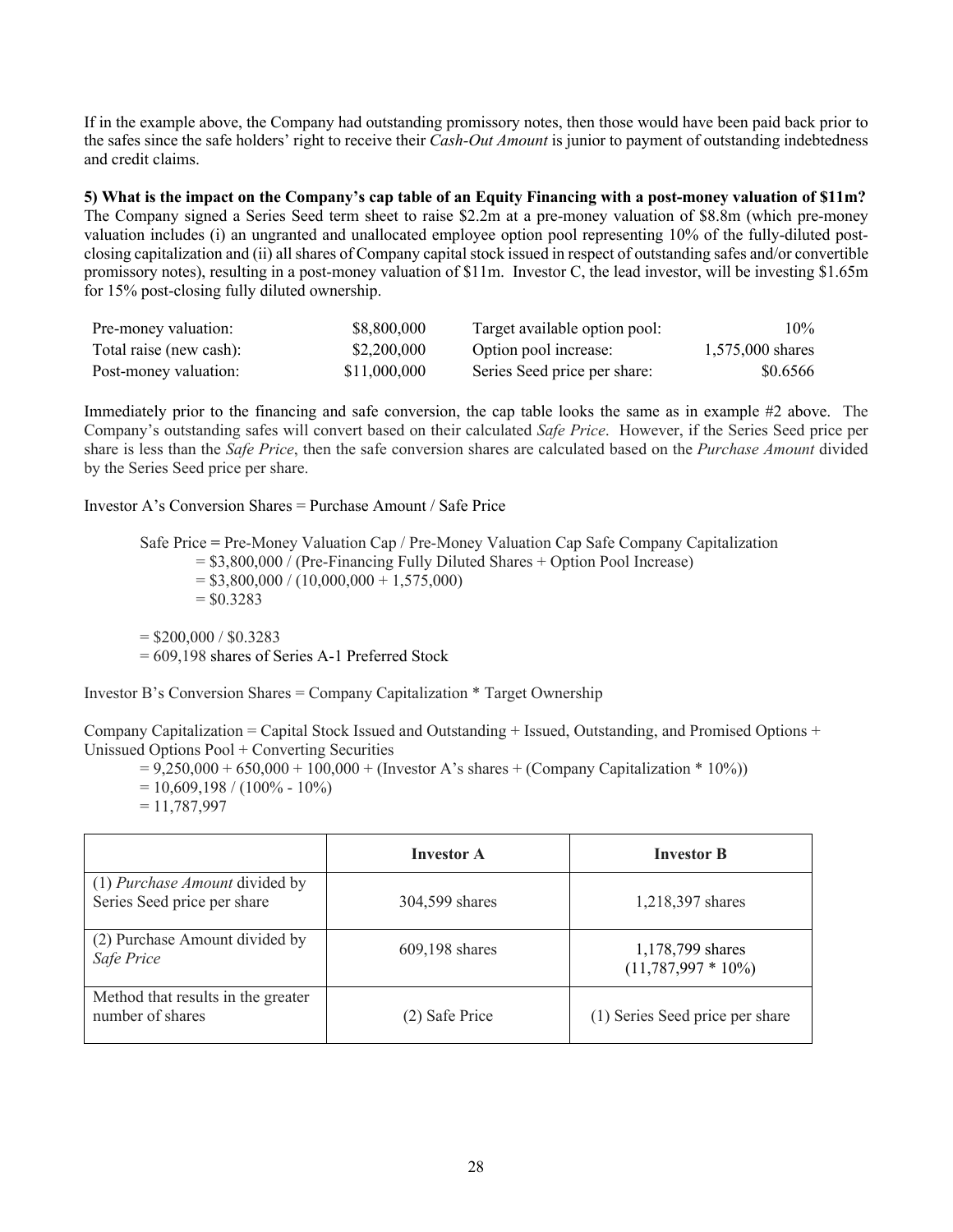|                            |              |                  |              |                   |                    | <b>Fully</b>   |
|----------------------------|--------------|------------------|--------------|-------------------|--------------------|----------------|
|                            | Common       | <b>Preferred</b> | <b>Stock</b> | <b>Total</b>      | <b>Outstanding</b> | <b>Diluted</b> |
|                            | <b>Stock</b> | <b>Stock</b>     | Plan         | <b>Securities</b> | Ownership          | Ownership      |
| Founders                   | 9,250,000    |                  |              | 9,250,000         | 78.88%             | 78.20%         |
| Investor A                 |              | 609,198          |              | 609,198           | 5.19%              | 5.15%          |
| Investor B                 |              | 1,218,397        |              | 1,218,397         | 10.39%             | 10.30%         |
| Options outstanding        |              |                  | 300,000      | 300,000           | $2.56\%$           | 2.54%          |
| Promised options           |              |                  | 350,000      | 350,000           | 2.98%              | 2.96%          |
| <b>Total outstanding</b>   | 9,250,000    | 1,827,595        | 650,000      | 11,727,595        | 100.00%            | 99.15%         |
|                            |              |                  |              |                   |                    |                |
| Options available          |              |                  | 100,000      | 100,000           |                    | 0.85%          |
|                            |              |                  |              |                   |                    |                |
| <b>Total fully diluted</b> | 9,250,000    | 1,827,595        | 750,000      | 11,827,595        |                    | $100.00\%$     |

Immediately after the safe conversions, the Company's cap table looks as follows:

In this scenario, Investor B's safe converted into 10.3% ownership versus the 10% implied by its \$8m post-money valuation cap because the Series Seed price per share is less than this safe's *Safe Price*. Because Investor B has a pro rata right, it will also be calculated using this 10.3% ownership.

#### New Money

The Company is raising \$2.2m at a pre-money valuation of \$8.8m. The Series Seed price per share is calculated as follows.

Series Seed Price per Share = pre-money valuation / (total fully diluted shares post safe conversion +

option pool increase)

 $=$  \$8,800,000 / (11,827,595 + 1,575,000)  $= $0.6566$ 

The Company will sell 3,350,594 shares of Series Seed Preferred Stock (\$2,200,000 divided by the Series Seed price per share of \$0.6566). Investor C, the lead investor, will purchase 2,512,945 shares (\$1,650,000 divided by \$0.6566) and Investor B will exercise its pro rata right.

Investor B's pro rata = Total Series Seed Shares \* pro rata ownership percentage

 $= 3,350,594 * 10.3%$ 

= 345,111 shares of Series Seed Preferred Stock for \$226,599.89

After the Series Seed financing round, the Company's cap table looks as follows:

|                            |               |              |              |                   |             | <b>Fully</b>   |
|----------------------------|---------------|--------------|--------------|-------------------|-------------|----------------|
|                            | <b>Common</b> | Preferred    | <b>Stock</b> | <b>Total</b>      | Outstanding | <b>Diluted</b> |
|                            | <b>Stock</b>  | <b>Stock</b> | Plan         | <b>Securities</b> | Ownership   | Ownership      |
| Founders                   | 9,250,000     |              |              | 9,250,000         | 61.34%      | 55.21%         |
| Investor A                 |               | 609,198      |              | 609,198           | $4.04\%$    | 3.64%          |
| Investor B                 |               | 1,563,508    |              | 1,563,508         | 10.37%      | 9.33%          |
| Investor C                 |               | 2,512,945    |              | 2,512,945         | 16.67%      | 15.00%         |
| Other new investors        |               | 492,538      |              | 492,538           | 3.27%       | 2.94%          |
| Options outstanding        |               |              | 300,000      | 300,000           | 1.99%       | 1.79%          |
| Promised options           |               |              | 350,000      | 350,000           | $2.32\%$    | 2.09%          |
| <b>Total outstanding</b>   | 9,250,000     | 5,178,189    | 650,000      | 15,078,189        | 100.00%     | 90.00%         |
|                            |               |              |              |                   |             |                |
| Options available          |               |              | 1,675,000    | 1,675,000         |             | 10.00%         |
|                            |               |              |              |                   |             |                |
| <b>Total fully diluted</b> | 9,250,000     | 5,178,189    | 2,450,000    | 16,753,189        |             | 100.00%        |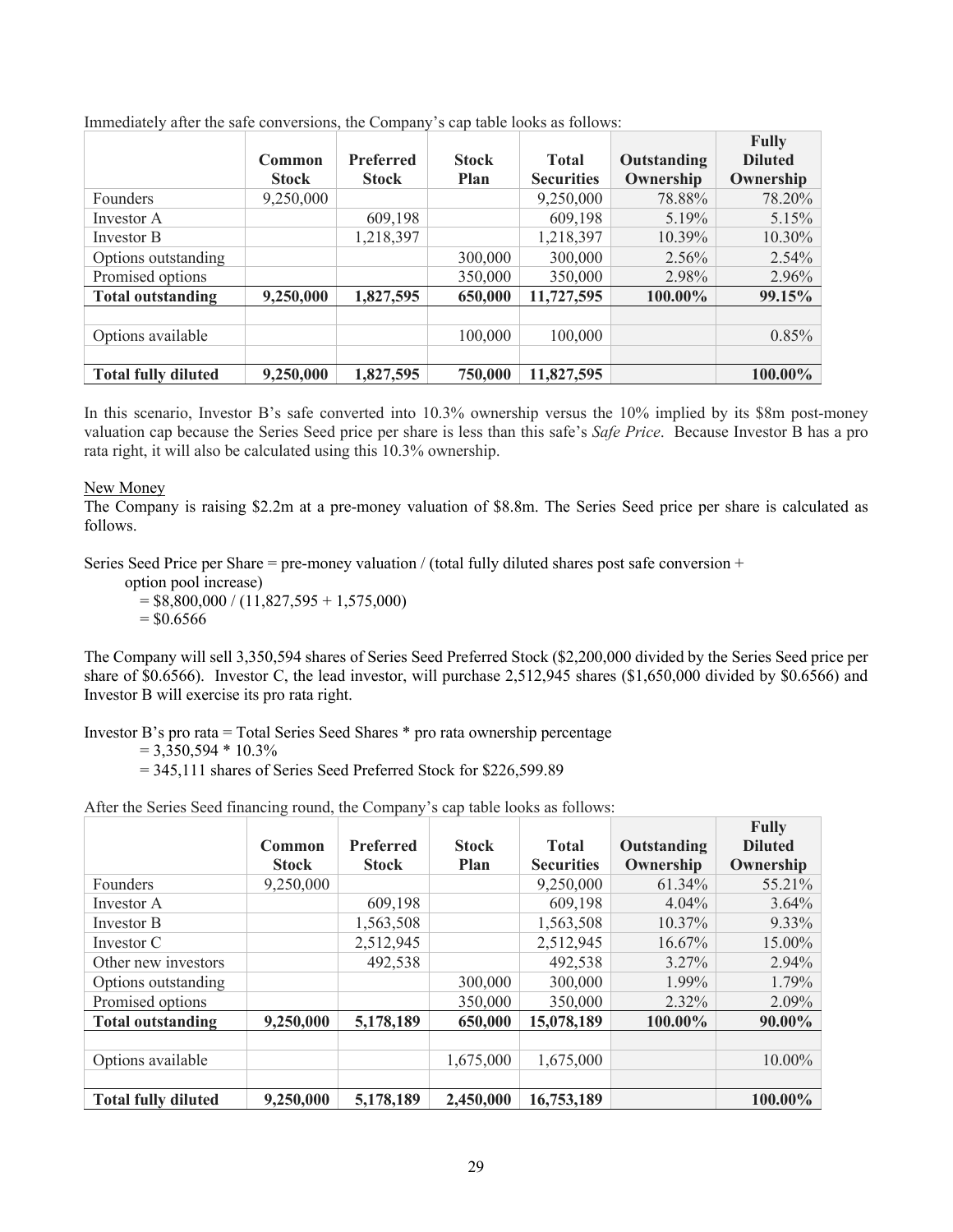# **Appendix III**

#### **Summary of Substantive Changes in the New Post-Money Safe**

This is only a summary of the substantive changes to the Standard Safe. In general, the other flavors of the new safe (valuation cap & discount, MFN-only, discount-only) only vary from the Standard Safe to the extent necessary to implement and be consistent with their distinctive features (i.e. adding the discount, adding the MFN, etc.). Version numbers are stamped on the upper right-hand corner of each form of new safe.

# **Version 1.0 - Release Date 9/28/2018**

#### **Statement that neither party has changed the safe form except to fill in blanks and bracketed terms.**

Location: Second paragraph of the Preamble Purpose: Covered in the Q&A section above.

#### **The safe is expressly copyrighted and made available under the Creative Commons Attribution-No Derivatives 4.0 License.**

Location: First page footer

Purpose: Similar purpose as above. People have periodically asked us if they could re-publish the safe documents in educational or reference materials, and our replies typically tracked the terms of the Creative Commons license mentioned, i.e. provide attribution and please do not change the form without asking us first. We also wanted to make sure that if other people publish the safe documents in other public-facing channels (e.g. other websites, circulars, etc.), they publish the actual safe documents, rather than modified versions that might confuse people into thinking that they are viewing or using the "standard" versions.

# **Deletion of the post-conversion round pro rata right; addition of optional conversion round pro rata side letter.**

Location: Section 1(a); Pro Rata Side Letter

Purpose: Covered in the introduction and Q&A section above.

#### **Safe holder's payout choices in a Liquidity Event are indifferent to the form of consideration.**

Location: Section 1(b)

Purpose: In a Liquidity Event, the original safe provided the holder with two options: (1) receiving up to 1x their investment back in cash (or a lesser pro rata amount of cash if the company did not have enough cash to repay all of the original safes selecting this option), or (2) receiving the number of shares of common stock equivalent to the original safe's as-converted ownership in the company, based on the calculated Liquidity Price and Liquidity Capitalization. For example, if the original safe holder invested \$1 million at a \$9 million pre-money valuation cap, and there were no other original safes, the holder could choose between receiving up to \$1 million in cash (or a lesser amount, if not enough cash was available), or receiving approximately 10% of the company in the form of common stock  $(1/(9+1)) = 10$ %).

The new safe provides the holder with the option of receiving value that is the greater of  $(1)$  1x their investment back in cash and/or other forms of consideration (e.g. acquirer stock), or (2) the amount payable on the as-converted ownership of the safe. This is done via the defined term "Proceeds" - which covers all proceeds payouts from the Liquidity Event, whether stock or cash - and specifying the safe holder receives the portion of Proceeds that is the greater of the Purchase Amount or what would be payable on the as-converted ownership of the safe.

Also, in acquisitions where the proceeds consist of a mix of cash and stock, sometimes proceeds recipients are given a choice between whether they want all cash, a mix of cash and stock, and/or all stock. The new safe stipulates that if other company securityholders are given that choice, the safe holders will be treated the same way and also given that choice (subject to legal restrictions and constraints, such as securities regulations). However, if the acquirer does not provide a choice and mandates a particular cash/stock split, then safe holders would be bound by such terms of the acquisition.